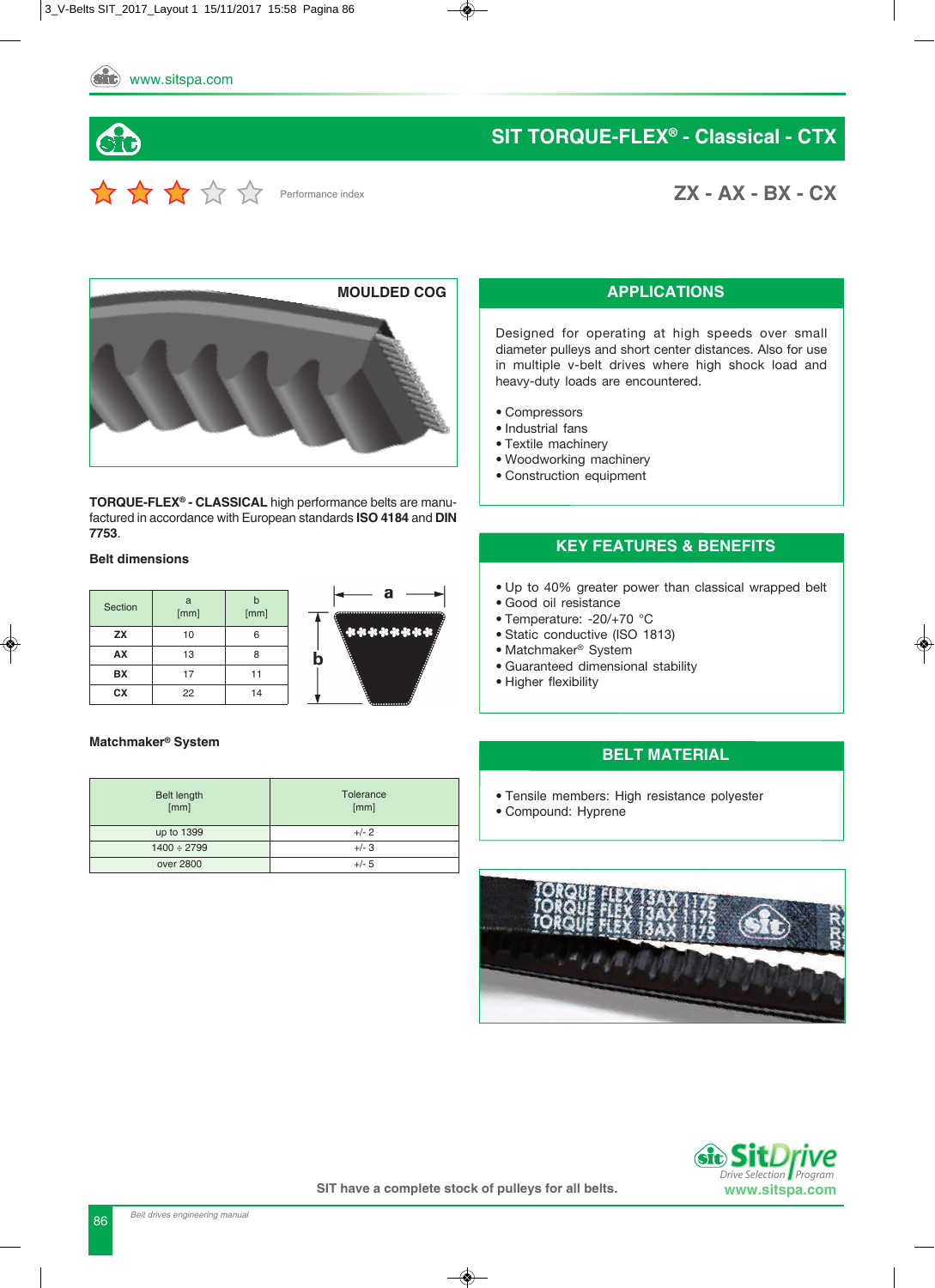# **Available sizes**

## **TORqUE-FLEX® - ZX**

| Part                 | Inside length (Li) | Datum<br>length (Ld) |
|----------------------|--------------------|----------------------|
| number               | [mm]               | [mm]                 |
| CTZX14-3/4           | 375                | 395                  |
| CTZX15-1/4           | 385                | 405                  |
| CTZX15-3/4           | 400                | 420                  |
| CTZX16-3/4           | 425                | 445                  |
| CTZX17-1/2           | 445                | 465                  |
| CTZX18               | 455                | 475                  |
| CTZX19               | 480                | 500                  |
| CTZX19-1/4           | 490                | 510                  |
| CTZX19-1/2           | 500                | 520                  |
| CTZX20               | 510                | 530                  |
| CTZX20-1/2           | 525                | 545                  |
| CTZX21               | 535                | 555                  |
| CTZX21-1/4           | 540                | 560                  |
| CTZX21-1/2           | 545                | 565                  |
| CTZX21-7/8<br>CTZX22 | 556                | 580                  |
|                      | 565                | 585                  |
| CTZX22-1/4           | 570                | 590                  |
| CTZX22-1/2<br>CTZX23 | 575<br>590         | 595<br>610           |
| CTZX23-3/4           | 605                | 625                  |
| CTZX24               | 615                | 635                  |
| CTZX24-3/4           | 630                | 650                  |
| CTZX25               | 640                | 660                  |
| CTZX25-1/2           | 650                | 670                  |
| CTZX26               | 665                | 685                  |
| CTZX26-1/4           | 670                | 690                  |
| CTZX26-3/4           | 680                | 700                  |
| CTZX27               | 690                | 710                  |
| CTZX27-1/2           | 699                | 720                  |
| CTZX28               | 715                | 735                  |
| CTZX28-1/4           | 720                | 740                  |
| CTZX28-1/2           | 725                | 745                  |
| CTZX28-3/4           | 730                | 750                  |
| CTZX29               | 740                | 760                  |
| CTZX29-1/4           | 745                | 765                  |
| CTZX29-1/2           | 755                | 775                  |
| CTZX30               | 760                | 780                  |
| CTZX30-1/2           | 780                | 800                  |
| CTZX31               | 790                | 810                  |
| CTZX31-1/2           | 805                | 825                  |
| CTZX31-3/4           | 810                | 830                  |
| CTZX32               | 815                | 835                  |
| CTZX32-1/4           | 820                | 840                  |
| CTZX32-1/2           | 826                | 845                  |
| CTZX32-3/4           | 835                | 855                  |
| CTZX33               | 845                | 865                  |
| CTZX33-1/2           | 855                | 875                  |
| CTZX34-1/2           | 875                | 895                  |
| CTZX34-5/8           | 880                | 900                  |
| CTZX34-3/4<br>CTZX35 | 885                | 905                  |
| CTZX35-1/4           | 895<br>900         | 915<br>920           |
| CTZX35-3/4           | 910                | 930                  |
| CTZX36               | 925                | 945                  |
| CTZX36-1/2           | 930                | 950                  |
| CTZX36-3/4           | 940                | 960                  |
| CTZX37               | 945                | 965                  |
| CTZX37-1/2           | 950                | 975                  |
| CTZX37-3/4           | 960                | 980                  |
| CTZX37-7/8           | 965                | 985                  |
| CTZX38               | 970                | 990                  |
| CTZX38-1/2           | 980                | 1000                 |
| CTZX39               | 990                | 1010                 |
| CTZX39-1/2           | 1005               | 1025                 |
|                      |                    |                      |

| <b>TORQUE-FLEX<sup>®</sup> - ZX</b> |                    |             |  |  |
|-------------------------------------|--------------------|-------------|--|--|
| Part                                | Inside length (Li) | Datum       |  |  |
| number                              | [mm]               | length (Ld) |  |  |
|                                     |                    | [mm]        |  |  |
| CTZX40                              | 1020               | 1040        |  |  |
| CTZX40-1/2                          | 1030               | 1050        |  |  |
| CTZX41                              | 1040               | 1060        |  |  |
| CTZX41-1/2                          | 1055               | 1075        |  |  |
| CTZX41-3/4                          | 1060               | 1080        |  |  |
| CTZX42                              | 1065               | 1085        |  |  |
| CTZX42-1/2                          | 1080               | 1100        |  |  |
| CTZX43                              | 1090               | 1110        |  |  |
| CTZX43-1/2                          | 1105               | 1125        |  |  |
| CTZX44                              | 1115               | 1135        |  |  |
| CTZX44-1/2                          | 1130               | 1150        |  |  |
| CTZX45                              | 1140               | 1160        |  |  |
| CTZX45-1/4                          | 1150               | 1170        |  |  |
| CTZX46                              | 1175               | 1195        |  |  |
| CTZX46-1/2                          | 1185               | 1205        |  |  |
| CTZX47                              | 1200               | 1220        |  |  |
| CTZX47-1/4                          | 1205               | 1225        |  |  |
| CTZX47-1/2                          | 1210               | 1230        |  |  |
| CTZX48                              | 1225               | 1245        |  |  |
| CTZX48-1/2                          | 1235               | 1255        |  |  |
| CTZX49                              | 1250               | 1270        |  |  |
| CTZX49-1/2                          | 1260               | 1280        |  |  |
| CTZX50                              | 1275               | 1295        |  |  |
| CTZX50-1/2                          | 1290               | 1310        |  |  |
| CTZX51                              | 1300               | 1320        |  |  |
| CTZX52                              | 1320               | 1340        |  |  |
|                                     |                    |             |  |  |
| CTZX52-3/4                          | 1340               | 1360        |  |  |
| CTZX53                              | 1350               | 1370        |  |  |
| CTZX53-1/2                          | 1365               | 1385        |  |  |
| CTZX54                              | 1375               | 1395        |  |  |
| CTZX54-1/2                          | 1390               | 1410        |  |  |
| CTZX55                              | 1400               | 1420        |  |  |
| CTZX56                              | 1430               | 1450        |  |  |
| CTZX57                              | 1450               | 1470        |  |  |
| CTZX57-1/2                          | 1465               | 1485        |  |  |
| CTZX58-1/4                          | 1475               | 1500        |  |  |
| CTZX59                              | 1500               | 1520        |  |  |
| CTZX59-1/4                          | 1505               | 1525        |  |  |
| CTZX60                              | 1530               | 1550        |  |  |
| CTZX61                              | 1550               | 1570        |  |  |
| CTZX62                              | 1580               | 1600        |  |  |
| CTZX63                              | 1600               | 1620        |  |  |
| CTZX64                              | 1630               | 1650        |  |  |
| CTZX65                              | 1650               | 1670        |  |  |
| CTZX66                              | 1680               | 1700        |  |  |
| CTZX67                              | 1700               | 1720        |  |  |
| CTZX68                              | 1730               | 1750        |  |  |
| CTZX69                              | 1750               | 1770        |  |  |
| CTZX71                              | 1800               | 1820        |  |  |
| CTZX73                              | 1850               | 1870        |  |  |
| CTZX75                              | 1900               | 1920        |  |  |
| CTZX78                              | 1975               | 2000        |  |  |
| CTZX79                              | 2000               | 2020        |  |  |
| CTZX83-1/2                          | 2120               | 2140        |  |  |
|                                     | 2240               | 2260        |  |  |
|                                     |                    |             |  |  |
| CTZX88<br>CTZX93                    | 2360               | 2380        |  |  |

|                      | TORQUE-FLEX® - AX          |              |
|----------------------|----------------------------|--------------|
|                      |                            | Datum        |
| Part<br>number       | Inside length (Li)<br>[mm] | length (Ld)  |
|                      |                            | [mm]         |
| CTAX16               | 407                        | 440          |
| CTAX17               | 435                        | 465          |
| CTAX18               | 457                        | 490          |
| CTAX19<br>CTAX20     | 480                        | 510          |
| CTAX20-1/4           | 508<br>515                 | 540<br>545   |
| CTAX21               | 535                        | 570          |
| CTAX22               | 560                        | 590          |
| CTAX22-3/4           | 575                        | 605          |
| CTAX23               | 590                        | 620          |
| CTAX23-1/2           | 600                        | 630          |
| CTAX24               | 610                        | 640          |
| CTAX25               | 630                        | 660          |
| CTAX25-1/2           | 650                        | 680          |
| CTAX26               | 660                        | 690          |
| CTAX26-1/2           | 670                        | 700          |
| CTAX27               | 686                        | 720          |
| CTAX27-1/2<br>CTAX28 | 700                        | 730          |
| CTAX28-1/2           | 710<br>725                 | 740<br>755   |
| CTAX29               | 730                        | 760          |
| CTAX29-1/2           | 750                        | 780          |
| CTAX30               | 767                        | 790          |
| CTAX30-1/2           | 775                        | 800          |
| CTAX30-3/4           | 780                        | 810          |
| CTAX31               | 790                        | 820          |
| CTAX31-1/2           | 800                        | 830          |
| CTAX32               | 813                        | 840          |
| CTAX32-1/2           | 825                        | 850          |
| CTAX33               | 841                        | 870          |
| CTAX33-1/2           | 850                        | 880          |
| CTAX34               | 860                        | 890          |
| CTAX34-1/4           | 875                        | 905          |
| CTAX35               | 889                        | 920          |
| CTAX35-1/2           | 900                        | 930          |
| CTAX36<br>CTAX36-1/4 | 914<br>920                 | 940          |
| CTAX36-1/2           | 930                        | 950<br>960   |
| CTAX37               | 940                        | 970          |
| CTAX37-1/2           | 950                        | 980          |
| CTAX38               | 965                        | 990          |
| CTAX38-1/2           | 975                        | 1005         |
| CTAX39               | 1000                       | 1020         |
| CTAX40               | 1016                       | 1050         |
| CTAX40-1/2           | 1030                       | 1060         |
| CTAX41               | 1041                       | 1070         |
| CTAX41-1/2           | 1050                       | 1080         |
| CTAX42               | 1060                       | 1090         |
| CTAX42-1/2           | 1075                       | 1100         |
| CTAX43               | 1100                       | 1130         |
| CTAX44               | 1120                       | 1150         |
| CTAX45<br>CTAX45-1/4 | 1143                       | 1175<br>1180 |
| CTAX46               | 1150<br>1168               | 1200         |
| CTAX46-1/2           | 1180                       | 1210         |
| CTAX47               | 1200                       | 1230         |
| CTAX48               | 1220                       | 1250         |
| CTAX48-1/4           | 1225                       | 1255         |
| CTAX49               | 1250                       | 1280         |
| CTAX50               | 1270                       | 1300         |
| CTAX50-1/2           | 1290                       | 1310         |
| CTAX51               | 1300                       | 1330         |
| CTAX52               | 1320                       | 1360         |
| CTAX53               | 1350                       | 1380         |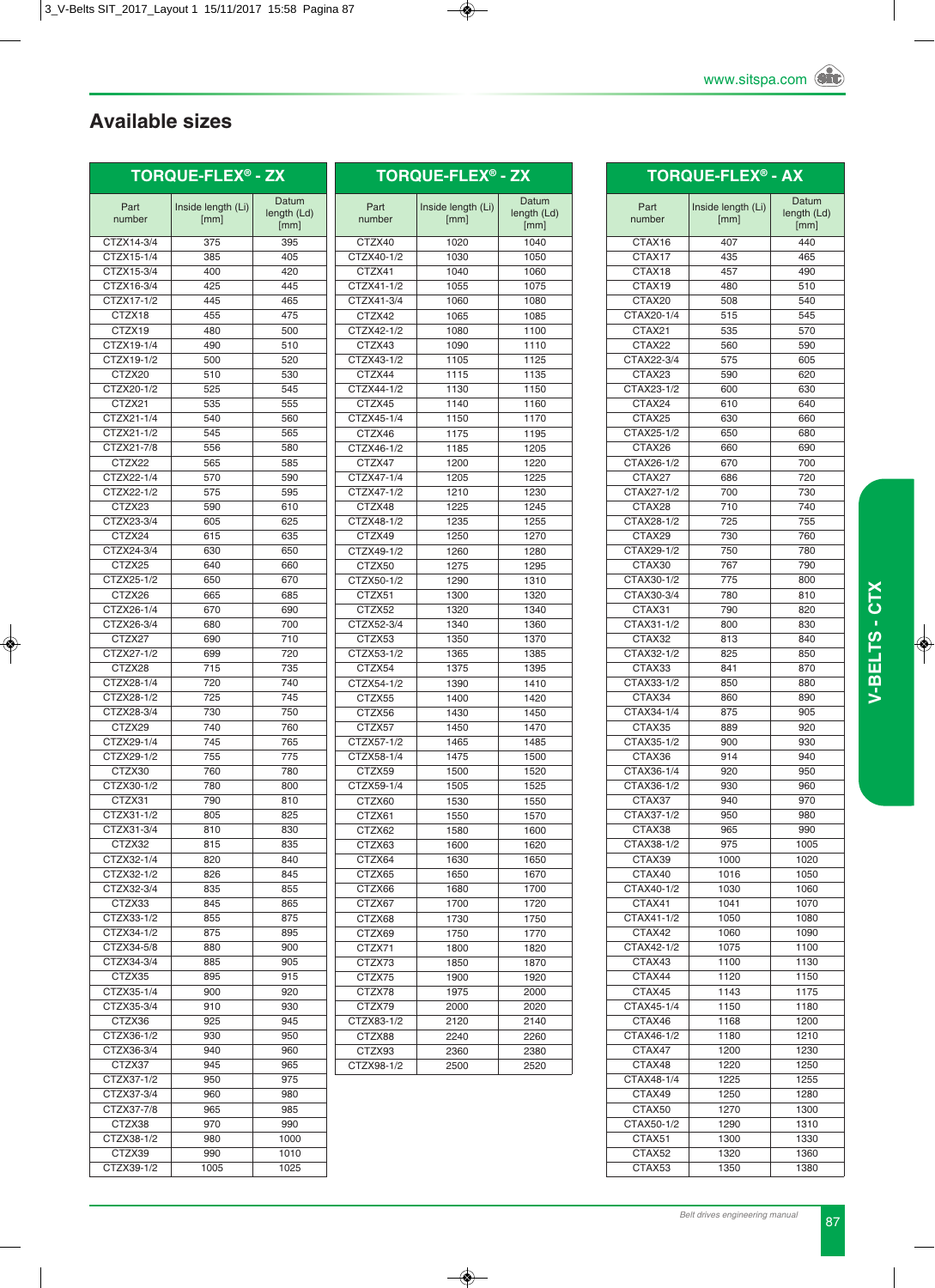| <b>Stc</b> www.sitspa.com |
|---------------------------|

|  | <b>TORQUE-FLEX® - AX</b> |  |
|--|--------------------------|--|
|  |                          |  |

| Part           | Inside length (Li) | Datum       |
|----------------|--------------------|-------------|
| number         | [mm]               | length (Ld) |
|                |                    | [mm]        |
| CTAX54         | 1375               | 1410        |
| CTAX55         | 1400               | 1430        |
| CTAX56         | 1422               | 1460        |
| CTAX57         | 1450               |             |
|                |                    | 1480        |
| CTAX58         | 1475               | 1510        |
| CTAX59         | 1500               | 1530        |
| CTAX60         | 1520               | 1550        |
| CTAX61         | 1550               | 1580        |
| CTAX62         | 1575               | 1610        |
| CTAX63         | 1600               | 1630        |
|                |                    |             |
| CTAX63-1/2     | 1610               | 1640        |
| CTAX64         | 1625               | 1660        |
| CTAX65         | 1650               | 1690        |
| CTAX66         | 1676               | 1710        |
| CTAX67         | 1700               | 1740        |
| CTAX67-1/2     | 1715               | 1750        |
|                |                    |             |
| CTAX68         | 1725               | 1760        |
| CTAX69         | 1750               | 1780        |
| CTAX70         | 1775               | 1810        |
| CTAX71         | 1800               | 1840        |
| CTAX72         | 1825               | 1860        |
| CTAX73         | 1854               | 1890        |
| CTAX74         | 1880               | 1920        |
|                |                    |             |
| CTAX75         | 1900               | 1940        |
| CTAX76         | 1930               | 1960        |
| CTAX77         | 1956               | 1990        |
| CTAX78         | 1980               | 2010        |
| CTAX79         | 2000               | 2050        |
| CTAX80         | 2032               | 2070        |
|                |                    |             |
| CTAX81         | 2060               | 2090        |
| CTAX82         | 2083               | 2120        |
| CTAX83         | 2100               | 2140        |
| CTAX83-1/2     | 2120               | 2150        |
| CTAX84         | 2134               | 2170        |
| CTAX84-1/2     | 2146               | 2180        |
| CTAX85         | 2160               | 2200        |
| CTAX86         | 2190               | 2220        |
|                |                    |             |
| CTAX87         | 2210               | 2240        |
| CTAX88         | 2240               | 2270        |
| CTAX89         | 2261               | 2300        |
| CTAX90         | 2286               | 2320        |
| CTAX91         | 2311               | 2340        |
| CTAX92         | 2337               | 2370        |
| CTAX93         | 2360               | 2400        |
| CTAX94         |                    |             |
|                | 2388               | 2420        |
| CTAX95         | 2413               | 2450        |
| CTAX96         | 2438               | 2480        |
| CTAX97         | 2464               | 2500        |
| CTAX98         | 2500               | 2520        |
| CTAX99         | 2520               | 2550        |
| CTAX100        | 2540               | 2570        |
| CTAX101        |                    |             |
|                | 2565               | 2600        |
| CTAX102        | 2591               | 2630        |
| CTAX103        | 2616               | 2650        |
| CTAX104        | 2650               | 2680        |
| CTAX105        | 2667               | 2700        |
| <b>CTAX107</b> | 2725               | 2750        |
| CTAX108        | 2743               | 2790        |
| CTAX110        | 2800               | 2830        |
|                |                    |             |
| CTAX112        | 2845               | 2880        |
| CTAX113        | 2870               | 2910        |
| CTAX114        | 2896               | 2930        |
| CTAX116        | 2946               | 2980        |
| CTAX118        | 3000               | 3030        |

|                      | <b>TORQUE-FLEX<sup>®</sup> - BX</b> |                              |                  | <b>TORQUE-FLEX<sup>®</sup> - BX</b> |                              |
|----------------------|-------------------------------------|------------------------------|------------------|-------------------------------------|------------------------------|
| Part<br>number       | Inside length (Li)<br>[mm]          | Datum<br>length (Ld)<br>[mm] | Part<br>number   | Inside length (Li)<br>[mm]          | Datum<br>length (Ld)<br>[mm] |
| CTBX22-1/2           | 570                                 | 610                          | CTBX64           | 1625                                | 1670                         |
| CTBX23               | 585                                 | 625                          | CTBX65           | 1660                                | 1690                         |
| CTBX24               | 615                                 | 655                          | CTBX66           | 1676                                | 1720                         |
| CTBX25               | 630                                 | 670                          | CTBX67           | 1700                                | 1740                         |
| CTBX25-1/2           | 648                                 | 690                          | CTBX68           | 1725                                | 1760                         |
| CTBX26-1/2           | 670                                 | 710                          | CTBX69           | 1750                                | 1790                         |
| CTBX27               | 686                                 | 725                          | CTBX69-1/2       | 1761                                | 1800                         |
| CTBX28               | 710                                 | 750                          | CTBX70           | 1775                                | 1820                         |
| CTBX28-1/2           | 725                                 | 765                          | CTBX71           | 1800                                | 1850                         |
| CTBX29-1/2           | 750                                 | 790                          | CTBX72           | 1829                                | 1870                         |
| CTBX30               | 760                                 | 800                          | CTBX73           | 1850                                | 1900                         |
| CTBX30-1/2<br>CTBX31 | 775<br>790                          | 815                          | CTBX74           | 1880                                | 1920                         |
| CTBX31-1/2           | 800                                 | 830<br>840                   | CTBX75<br>CTBX76 | 1900<br>1930                        | 1950<br>1970                 |
| CTBX32               | 810                                 | 850                          | CTBX77           | 1950                                | 2000                         |
| CTBX32-1/4           | 820                                 | 860                          | CTBX78           | 1981                                | 2020                         |
| CTBX32-1/2           | 825                                 | 865                          | CTBX79           | 2000                                | 2050                         |
| CTBX33               | 840                                 | 880                          | CTBX80           | 2032                                | 2070                         |
| CTBX33-1/2           | 850                                 | 890                          | CTBX81           | 2060                                | 2100                         |
| CTBX33-3/4           | 860                                 | 900                          | CTBX82           | 2083                                | 2130                         |
| CTBX34-1/2           | 875                                 | 910                          | CTBX83           | 2100                                | 2150                         |
| CTBX35               | 889                                 | 930                          | CTBX83-1/2       | 2120                                | 2160                         |
| CTBX35-1/2           | 900                                 | 940                          | CTBX84           | 2134                                | 2180                         |
| CTBX35-3/4           | 910                                 | 950                          | CTBX85           | 2160                                | 2200                         |
| CTBX36-1/4           | 925                                 | 960                          | CTBX86           | 2200                                | 2230                         |
| CTBX36-1/2           | 930                                 | 970                          | CTBX87           | 2210                                | 2250                         |
| CTBX37               | 940                                 | 980                          | CTBX88           | 2240                                | 2280                         |
| CTBX37-1/2           | 950                                 | 990                          | CTBX89           | 2261                                | 2300                         |
| CTBX38               | 965                                 | 1000                         | CTBX90           | 2286                                | 2330                         |
| CTBX38-1/2           | 975                                 | 1015                         | CTBX91           | 2300                                | 2350                         |
| CTBX39               | 990                                 | 1030                         | CTBX92           | 2337                                | 2380                         |
| CTBX39-1/2           | 1006                                | 1040                         | CTBX93           | 2360                                | 2400                         |
| CTBX40               | 1016                                | 1060                         | CTBX94           | 2388                                | 2430                         |
| CTBX40-1/2           | 1030                                | 1070                         | CTBX95           | 2413                                | 2450                         |
| CTBX41<br>CTBX41-1/2 | 1040                                | 1080                         | CTBX96           | 2438                                | 2480                         |
| CTBX42               | 1050<br>1060                        | 1090<br>1100                 | CTBX97           | 2465                                | 2500                         |
| CTBX42-1/2           | 1075                                | 1115                         | CTBX98<br>CTBX99 | 2500<br>2515                        | 2530<br>2560                 |
| CTBX43               | 1090                                | 1130                         | CTBX100          | 2540                                | 2580                         |
| CTBX43-1/4           | 1100                                | 1140                         | CTBX101          | 2565                                | 2610                         |
| CTBX44               | 1120                                | 1160                         | CTBX102          | 2600                                | 2630                         |
| CTBX45               | 1150                                | 1180                         | CTBX103          | 2616                                | 2660                         |
| CTBX46               | 1175                                | 1210                         | CTBX104          | 2650                                | 2680                         |
| CTBX46-1/2           | 1180                                | 1220                         | CTBX105          | 2667                                | 2700                         |
| CTBX47               | 1200                                | 1240                         | CTBX106          | 2700                                | 2730                         |
| CTBX48               | 1220                                | 1260                         | CTBX107          | 2718                                | 2760                         |
| CTBX49               | 1250                                | 1290                         | CTBX108          | 2750                                | 2790                         |
| CTBX50               | 1275                                | 1310                         | CTBX109          | 2770                                | 2810                         |
| CTBX51               | 1300                                | 1340                         | CTBX110          | 2800                                | 2840                         |
| CTBX52               | 1320                                | 1360                         | CTBX111          | 2825                                | 2865                         |
| CTBX52-1/2           | 1335                                | 1370                         | CTBX111-1/2      | 2830                                | 2870                         |
| CTBX53               | 1350                                | 1390                         | CTBX112          | 2845                                | 2890                         |
| CTBX53-1/2           | 1359                                | 1400                         | CTBX113          | 2870                                | 2910                         |
| CTBX54               | 1372                                | 1410                         | CTBX114          | 2900                                | 2940                         |
| CTBX55               | 1400                                | 1440                         | CTBX115          | 2921                                | 2960                         |
| CTBX56               | 1422                                | 1460                         | CTBX116          | 2950                                | 2990                         |
| CTBX57               | 1450<br>1473                        | 1490                         | CTBX118          | 3000                                | 3040                         |
| CTBX58<br>CTBX59     | 1500                                | 1510<br>1540                 |                  |                                     |                              |
| CTBX60               | 1525                                | 1560                         |                  |                                     |                              |
| CTBX61               | 1550                                | 1590                         |                  |                                     |                              |
| CTBX62               | 1570                                | 1610                         |                  |                                     |                              |
| CTBX63               | 1600                                | 1640                         |                  |                                     |                              |
| CTBX63-1/2           | 1620                                | 1660                         |                  |                                     |                              |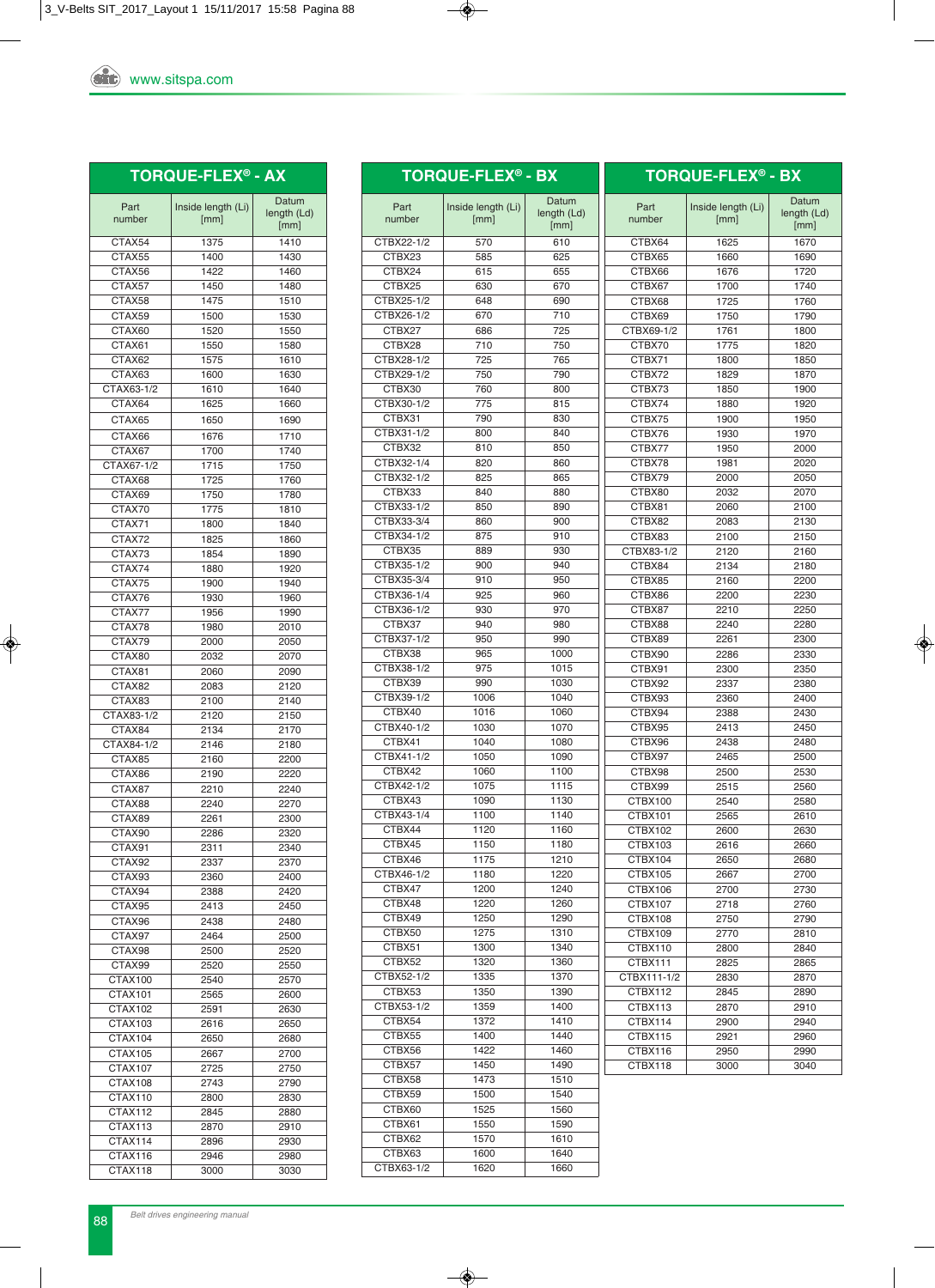### **TORqUE-FLEX® - ZX**

|                |                            | Datum       |
|----------------|----------------------------|-------------|
| Part<br>number | Inside length (Li)<br>[mm] | length (Ld) |
|                |                            | [mm]        |
| CTCX42         | 1060                       | 1120        |
| CTCX43         | 1090                       | 1150        |
| CTCX45         | 1150                       | 1210        |
| CTCX46-1/2     | 1180                       | 1240        |
| CTCX47         | 1200                       | 1260        |
| CTCX48         | 1215                       | 1275        |
| CTCX49         | 1250                       | 1300        |
| CTCX50         | 1275                       | 1330        |
| CTCX50-3/4     | 1300                       | 1350        |
| CTCX51         | 1295                       | 1355        |
| CTCX52         | 1320                       | 1380        |
| CTCX53         | 1350                       | 1410        |
| CTCX54         | 1375                       | 1430        |
| CTCX55         | 1400                       | 1450        |
| CTCX56         | 1425                       | 1480        |
| CTCX57         | 1450                       | 1510        |
| CTCX58         | 1475                       | 1530        |
| CTCX59         | 1500                       | 1560        |
| CTCX60         | 1524                       | 1580        |
| CTCX61         | 1550                       | 1610        |
| CTCX62         | 1574                       | 1630        |
|                |                            |             |
| CTCX63         | 1600                       | 1650        |
| CTCX65         | 1650                       | 1700        |
| CTCX66         | 1676                       | 1730        |
| CTCX67         | 1700                       | 1760        |
| CTCX68         | 1727                       | 1780        |
| CTCX69         | 1750                       | 1810        |
| CTCX70         | 1778                       | 1830        |
| CTCX71         | 1800                       | 1860        |
| CTCX72         | 1829                       | 1880        |
| CTCX73         | 1854                       | 1910        |
| CTCX74-1/2     | 1900                       | 1950        |
| CTCX76         | 1930                       | 1990        |
| CTCX76-1/2     | 1950                       | 2010        |
| CTCX77         | 1960                       | 2015        |
| CTCX78         | 1981                       | 2040        |
| CTCX79         | 2000                       | 2060        |
| CTCX80         | 2032                       | 2090        |
| CTCX81         | 2060                       | 2110        |
| CTCX82         | 2083                       | 2140        |
| CTCX83         | 2115                       | 2170        |
| CTCX83-1/2     | 2120                       | 2180        |
| CTCX84         | 2135                       | 2190        |
| CTCX84-1/2     | 2140                       | 2200        |
| CTCX85         | 2170                       | 2220        |
| CTCX86         | 2184                       | 2240        |
| CTCX87         | 2210                       | 2270        |
| CTCX88         | 2240                       | 2300        |
| CTCX89         | 2261                       | 2320        |
| CTCX90         | 2286                       | 2340        |
| CTCX91         | 2300                       | 2360        |
| CTCX92         | 2327                       | 2400        |
| CTCX93         | 2360                       | 2420        |
| CTCX94         | 2388                       | 2450        |
| CTCX96         | 2438                       | 2490        |
| CTCX96-1/2     | 2450                       | 2510        |
| CTCX97         | 2464                       | 2520        |
| CTCX98         | 2480                       | 2540        |
| CTCX98-1/2     | 2500                       | 2560        |
| CTCX99         | 2525                       | 2570        |
| CTCX100        | 2540                       | 2600        |
| CTCX101        | 2560                       | 2620        |
| CTCX102        | 2591                       | 2650        |
|                |                            |             |

| <b>TORQUE-FLEX<sup>®</sup> - ZX</b> |                            |                              |  |
|-------------------------------------|----------------------------|------------------------------|--|
| Part<br>number                      | Inside length (Li)<br>[mm] | Datum<br>length (Ld)<br>[mm] |  |
| CTCX103                             | 2616                       | 2670                         |  |
| CTCX104                             | 2642                       | 2700                         |  |
| CTCX105                             | 2667                       | 2720                         |  |
| CTCX106                             | 2692                       | 2750                         |  |
| CTCX108                             | 2750                       | 2800                         |  |
| CTCX110                             | 2800                       | 2850                         |  |
| CTCX111                             | 2819                       | 2880                         |  |
| CTCX112                             | 2845                       | 2900                         |  |
| CTCX114                             | 2896                       | 2950                         |  |
| CTCX115-1/2                         | 2940                       | 3000                         |  |
| CTCX116                             | 2950                       | 3010                         |  |
| CTCX118                             | 3000                       | 3050                         |  |
|                                     |                            |                              |  |

| <b>Part Number</b>                   | CT. | AX | 40 |
|--------------------------------------|-----|----|----|
| TORQUE-FLEX <sup>®</sup> - Classical |     |    |    |
| Section                              |     |    |    |
| Inside length (inches)               |     |    |    |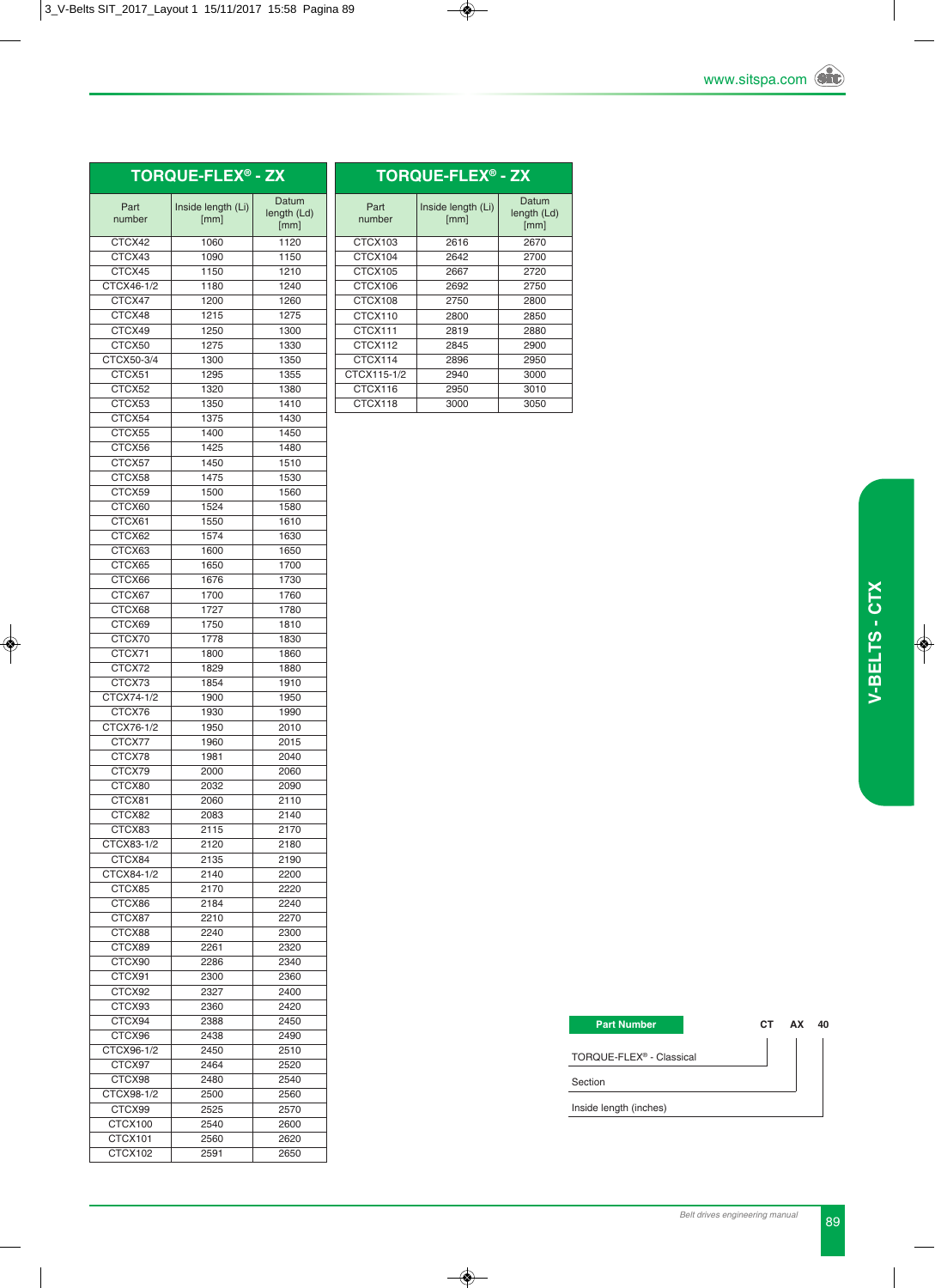### **TORqUE-FLEX® CLASSICAL ZX**

| <b>Rated power [kW]</b>                                                                    |      |       |       |       |       |      |      |      |      |      |      |       |      |       |
|--------------------------------------------------------------------------------------------|------|-------|-------|-------|-------|------|------|------|------|------|------|-------|------|-------|
| $\overline{\mathcal{O}^{\text{Pitch}}_{\text{Im}\text{m}} }$<br>$r_{Dm}$ - faster<br>shaft | 50   | 53    | 56    | 60    | 63    | 67   | 71   | 75   | 80   | 85   | 90   | 95    | 100  | 105   |
| 100                                                                                        | 0,05 | 0,06  | 0,06  | 0,07  | 0,08  | 0,08 | 0,09 | 0,10 | 0,10 | 0,11 | 0,12 | 0, 13 | 0,14 | 0, 16 |
| 200                                                                                        | 0,08 | 0,09  | 0,10  | 0,11  | 0, 13 | 0,16 | 0,18 | 0,21 | 0,22 | 0,26 | 0,28 | 0,30  | 0,33 | 0,33  |
| 300                                                                                        | 0,12 | 0, 13 | 0, 15 | 0, 16 | 0,18  | 0,21 | 0,24 | 0,28 | 0,31 | 0,36 | 0,39 | 0,43  | 0,46 | 0,49  |
| 400                                                                                        | 0,16 | 0,18  | 0,20  | 0,22  | 0,24  | 0,27 | 0,31 | 0,36 | 0,40 | 0,45 | 0,50 | 0,55  | 0,59 | 0,64  |
| 500                                                                                        | 0,20 | 0,21  | 0,25  | 0,27  | 0,29  | 0,31 | 0,36 | 0,43 | 0,48 | 0,54 | 0,61 | 0,66  | 0,71 | 0,82  |
| 600                                                                                        | 0,22 | 0,25  | 0,29  | 0,33  | 0,34  | 0,36 | 0,42 | 0,50 | 0,56 | 0,63 | 0,71 | 0,76  | 0,83 | 1,00  |
| 700                                                                                        | 0,24 | 0,28  | 0,33  | 0,37  | 0,38  | 0,40 | 0,48 | 0,56 | 0,66 | 0,71 | 0,80 | 0,87  | 0,94 | 1,06  |
| 800                                                                                        | 0,27 | 0,31  | 0,37  | 0,41  | 0,43  | 0,45 | 0,53 | 0,63 | 0,76 | 0,79 | 0,88 | 0,97  | 1,05 | 1,12  |
| 900                                                                                        | 0,30 | 0,34  | 0,39  | 0,43  | 0,46  | 0,49 | 0,58 | 0,65 | 0,80 | 0,87 | 0,97 | 1,07  | 1,18 | 1,25  |
| 1000                                                                                       | 0,33 | 0,37  | 0,41  | 0,45  | 0,49  | 0,53 | 0,64 | 0,67 | 0,83 | 0,95 | 1,06 | 1,16  | 1,28 | 1,38  |
| 1100                                                                                       | 0,35 | 0,39  | 0,43  | 0,48  | 0,52  | 0,57 | 0,68 | 0,73 | 0,90 | 1,03 | 1,15 | 1,26  | 1,39 | 1,49  |
| 1200                                                                                       | 0,37 | 0,41  | 0,45  | 0,50  | 0,55  | 0,60 | 0,73 | 0,79 | 0,97 | 1,11 | 1,23 | 1,35  | 0,15 | 1,57  |
| 1300                                                                                       | 0,39 | 0,43  | 0,48  | 0,53  | 0,58  | 0,64 | 0,77 | 0,87 | 1,04 | 1,18 | 1,31 | 1,43  | 1,59 | 1,68  |
| 1400                                                                                       | 0,41 | 0,46  | 0,51  | 0,56  | 0,61  | 0,67 | 0,81 | 0,95 | 1,10 | 1,25 | 1,39 | 1,52  | 1,67 | 1,79  |
| 1500                                                                                       | 0,45 | 0,50  | 0,55  | 0,61  | 0,65  | 0,70 | 0,84 | 1,00 | 1,14 | 1,32 | 1,46 | 1,60  | 1,76 | 1,91  |
| 1600                                                                                       | 0,50 | 0,55  | 0,60  | 0,66  | 0,70  | 0,73 | 0,87 | 1,05 | 1,18 | 1,38 | 1,53 | 1,68  | 1,85 | 2,02  |
| 1700                                                                                       | 0,51 | 0,57  | 0,63  | 0,69  | 0,72  | 0,76 | 0,91 | 1,08 | 1,25 | 1,44 | 1,60 | 1,77  | 1,94 | 2,11  |
| 1800                                                                                       | 0,53 | 0,60  | 0,66  | 0,73  | 0,76  | 0,79 | 0,96 | 1,12 | 1,33 | 1,50 | 1,68 | 1,85  | 2,03 | 2,19  |
| 1900                                                                                       | 0,54 | 0,61  | 0,67  | 0,75  | 0,77  | 0,80 | 1,01 | 1,17 | 1,39 | 1,53 | 1,75 | 1,94  | 2,12 | 2,27  |
| 2000                                                                                       | 0,54 | 0,61  | 0,68  | 0,76  | 0,79  | 0,81 | 1,05 | 1,23 | 1,44 | 1,57 | 1,81 | 2,02  | 2,20 | 2,35  |
| 2100                                                                                       | 0,56 | 0,63  | 0,71  | 0,80  | 0,82  | 0,85 | 1,08 | 1,27 | 1,49 | 1,66 | 1,87 | 2,09  | 2,28 | 2,45  |
| 2200                                                                                       | 0,58 | 0,66  | 0,74  | 8,30  | 0,86  | 0,88 | 1,10 | 1,31 | 1,54 | 1,74 | 1,93 | 2,15  | 2,35 | 2,54  |
| 2300                                                                                       | 0,59 | 0,68  | 0,75  | 8,40  | 0,87  | 0,91 | 1,11 | 1,35 | 1,56 | 1,79 | 2,00 | 2,22  | 2,41 | 2,62  |
| 2400                                                                                       | 0,61 | 0,69  | 0,77  | 0,85  | 0,89  | 0,93 | 1,12 | 1,39 | 1,57 | 1,84 | 2,06 | 2,28  | 2,46 | 2,70  |
| 2500                                                                                       | 0,63 | 0,72  | 0,81  | 0,90  | 0,93  | 0,96 | 1,17 | 1,42 | 1,63 | 1,89 | 2,12 | 2,32  | 2,54 | 2,78  |
| 2600                                                                                       | 0,66 | 0,75  | 0,85  | 0,95  | 0,96  | 0,98 | 1,23 | 1,46 | 1,70 | 1,95 | 2,18 | 2,35  | 2,62 | 2,85  |
| 2700                                                                                       | 0,66 | 0,75  | 0,85  | 0,95  | 0,97  | 0,99 | 1,25 | 1,50 | 1,75 | 1,99 | 2,23 | 2,43  | 2,68 | 2,92  |
| 2800                                                                                       | 0,67 | 0,75  | 0,85  | 0,95  | 0,98  | 1,01 | 1,27 | 1,54 | 1,79 | 2,04 | 2,28 | 2,51  | 2,74 | 2,99  |
| 2900                                                                                       | 0,67 | 0,75  | 0,85  | 0,96  | 0,99  | 1,03 | 1,30 | 1,56 | 1,83 | 2,08 | 2,32 | 2,56  | 2,81 | 3,05  |
| 3000                                                                                       | 0,67 | 0,75  | 0,85  | 0,96  | 1,01  | 1,06 | 1,33 | 1,57 | 1,87 | 2,12 | 2,36 | 2,62  | 2,87 | 3,11  |
| 3100                                                                                       | 0,67 | 0,75  | 0,83  | 0,91  | 0,99  | 1,07 | 1,34 | 1,61 | 1,91 | 2,17 | 2,41 | 2,67  | 2,92 | 3,16  |
| 3200                                                                                       | 0,67 | 0,75  | 0,83  | 0,91  | 1,00  | 1,09 | 1,36 | 1,64 | 1,95 | 2,21 | 2,47 | 2,71  | 2,97 | 3,21  |
| 3300                                                                                       | 0,66 | 0,75  | 0,83  | 0,91  | 1,00  | 1,09 | 1,38 | 1,67 | 1,96 | 2,22 | 2,50 | 2,75  | 3,01 | 3,26  |
| 3400                                                                                       | 0,66 | 0,75  | 0,83  | 0,91  | 1,01  | 1,10 | 1,40 | 1,70 | 1,98 | 2,24 | 2,53 | 2,80  | 3,06 | 3,31  |
| 3500                                                                                       | 0,64 | 0,73  | 0,82  | 0,91  | 1,01  | 1,11 | 1,42 | 1,72 | 2,07 | 2,30 | 2,55 | 2,86  | 3,10 | 3,33  |
| 3600                                                                                       | 0,62 | 0,71  | 0,81  | 0,91  | 1,02  | 1,12 | 1,44 | 1,74 | 2,16 | 2,32 | 2,57 | 2,92  | 3,14 | 3,36  |
| 3700                                                                                       | 0,60 | 0,70  | 0,81  | 0,91  | 1,02  | 1,13 | 1,44 | 1,76 | 2,16 | 2,33 | 2,62 | 2,93  | 3,14 | 3,59  |
| 3800                                                                                       | 0,56 | 0,68  | 0,80  | 0,91  | 1,03  | 1,14 | 1,45 | 1,79 | 2,16 | 2,35 | 2,68 | 2,95  | 3,14 | 3,59  |
| 3900                                                                                       | 0,56 | 0,68  | 0,80  | 0,91  | 1,03  | 1,15 | 1,47 | 1,81 | 2,16 | 2,39 | 2,70 | 2,96  | 3,20 | 3,59  |
| 4000                                                                                       | 0,56 | 0,68  | 0,80  | 0,91  | 1,04  | 1,16 | 1,50 | 1,82 | 2,16 | 2,43 | 2,72 | 2,97  | 3,27 | 3,70  |
| 4100                                                                                       | 0,56 | 0,68  | 0,80  | 0,91  | 1,04  | 1,16 | 1,51 | 1,83 | 2,16 | 2,45 | 2,74 | 3,00  | 3,29 | 3,70  |
| 4200                                                                                       | 0,56 | 0,68  | 0,80  | 0,91  | 1,04  | 1,16 | 1,52 | 1,84 | 2,16 | 2,47 | 2,76 | 3,03  | 3,31 | 3,57  |
| 4300                                                                                       | 0,55 | 0,68  | 0,81  | 0,91  | 1,04  | 1,16 | 1,52 | 1,85 | 2,16 | 2,49 | 2,78 | 3,05  | 3,31 | 3,57  |
| 4400                                                                                       | 0,53 | 0,65  | 0,78  | 0,91  | 1,04  | 1,16 | 1,52 | 1,86 | 2,18 | 2,50 | 2,79 | 3,07  | 3,32 | 3,47  |
| 4500                                                                                       | 0,53 | 0,65  | 0,77  | 0,88  | 1,02  | 1,16 | 1,52 | 1,86 | 2,18 | 2,50 | 2,81 | 3,07  | 3,33 | 3,47  |
| 4600                                                                                       | 0,53 | 0,63  | 0,73  | 0,83  | 1,00  | 1,16 | 1,53 | 1,87 | 2,18 | 2,51 | 2,82 | 3,08  | 3,34 | 3,47  |
| 4700                                                                                       | 0,52 | 0,62  | 0,73  | 0,83  | 1,00  | 1,16 | 1,53 | 1,87 | 2,18 | 2,51 | 2,81 | 3,08  | 3,34 | 3,47  |
| 4800                                                                                       | 0,50 | 0,61  | 0,72  | 0,83  | 1,00  | 1,16 | 1,53 | 1,87 | 2,18 | 2,52 | 2,80 | 3,08  | 3,34 | 3,47  |
| 4900                                                                                       | 0,50 | 0,60  | 0,71  | 0,82  | 0,99  | 1,16 | 1,53 | 1,87 | 2,18 | 2,52 | 2,80 | 3,08  | 3,34 | 3,47  |
| 5000                                                                                       | 0,50 | 0,60  | 0,71  | 0,82  | 0,99  | 1,16 | 1,53 | 1,87 | 2,18 | 2,52 | 2,80 | 3,08  | 3,34 | 3,47  |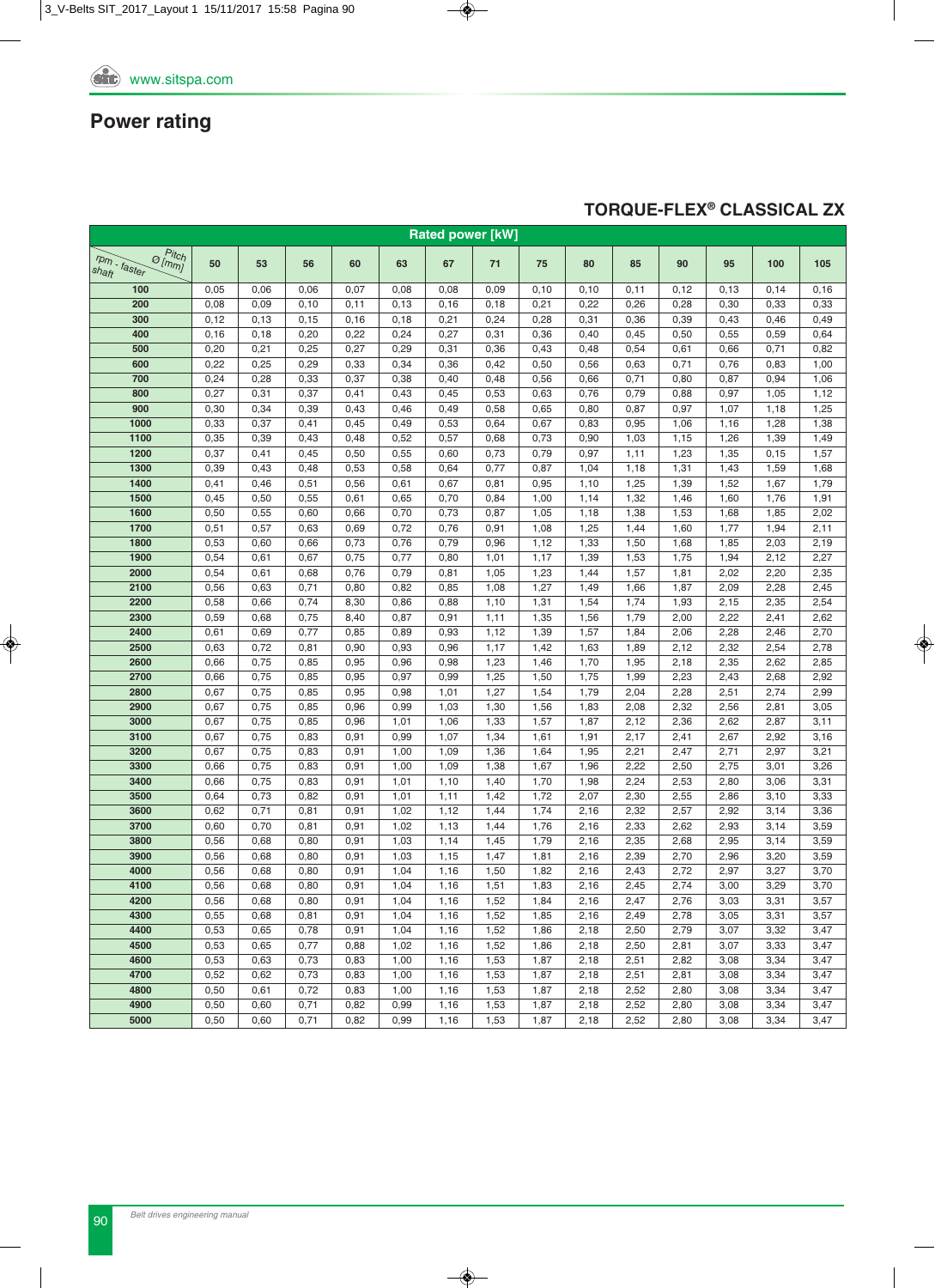| <b>Additional power [kW]</b> |              |              |              |              |              |       |              |               |                |               |  |  |
|------------------------------|--------------|--------------|--------------|--------------|--------------|-------|--------------|---------------|----------------|---------------|--|--|
| Drive ratio                  | 1.00         | 1.02         | 1.06         | 1.12         | 1.19         | 1.27  | 1.39         | 1.58          | 1.95           | oltre         |  |  |
| rpm - faster<br>shaft        | 1.01         | 1.05         | 1.11         | 1.18         | 1.26         | 1.38  | 1.57         | 1.94          | 3.38           | 3.39          |  |  |
| 100                          | 0,00         | 0,00         | 0,00         | 0,00         | 0,00         | 0,00  | 0,00         | 0,00          | 0,00           | 0,00          |  |  |
| 200                          | 0,00         | 0,00         | 0,00         | 0,00         | 0,00         | 0,00  | 0,00         | 0,00          | 0,00           | 0,00          |  |  |
| 300                          | 0,00         | 0,00         | 0,00         | 0,00         | 0,00         | 0,00  | 0,00         | 0,00          | 0,01           | 0,01          |  |  |
| 400                          | 0,00         | 0,00         | 0,00         | 0,00         | 0,00         | 0,00  | 0,01         | 0,01          | 0,01           | 0,01          |  |  |
| 500                          | 0,00         | 0,00         | 0,00         | 0,00         | 0,00         | 0,01  | 0,01         | 0,01          | 0,01           | 0,01          |  |  |
| 600                          | 0,00         | 0,00         | 0,00         | 0,00         | 0,01         | 0,01  | 0,01         | 0,01          | 0,02           | 0,02          |  |  |
| 700                          | 0,00         | 0,00         | 0,00         | 0,01         | 0,01         | 0,01  | 0,01         | 0,02          | 0,02           | 0,02          |  |  |
| 800                          | 0,00         | 0,00         | 0,00         | 0,01         | 0,01         | 0,01  | 0,02         | 0,02          | 0,02           | 0,03          |  |  |
| 900                          | 0,00         | 0,00         | 0,00         | 0,01         | 0,01         | 0,02  | 0,02         | 0,02          | 0,03           | 0,03          |  |  |
| 1000                         | 0,00         | 0,00         | 0,00         | 0,01         | 0,01         | 0,02  | 0,02         | 0,03          | 0,03           | 0,03          |  |  |
| 1100                         | 0,00         | 0,00         | 0,00         | 0,01         | 0,01         | 0,02  | 0,02         | 0,03          | 0,03           | 0,04          |  |  |
| 1200                         | 0,00         | 0,00         | 0,01         | 0,01         | 0,02         | 0,02  | 0,03         | 0,03          | 0,04           | 0,04          |  |  |
| 1300                         | 0,00         | 0,00         | 0,01         | 0,01         | 0,02         | 0,02  | 0,03         | 0,03          | 0,04           | 0,04          |  |  |
| 1400                         | 0,00         | 0,00         | 0,01         | 0,01         | 0,02         | 0,03  | 0,03         | 0,04          | 0,04           | 0,05          |  |  |
| 1500                         | 0,00         | 0,00         | 0,01         | 0,02         | 0,02         | 0,03  | 0,03         | 0,04          | 0,05           | 0,05          |  |  |
| 1600                         | 0,00         | 0,00         | 0,01         | 0,02         | 0,02         | 0,03  | 0,04         | 0,04          | 0,05           | 0,06          |  |  |
| 1700                         | 0,00         | 0,00         | 0,01         | 0,02         | 0,03         | 0,03  | 0,04         | 0,05          | 0,05           | 0,06          |  |  |
| 1800                         | 0,00         | 0,00         | 0,01         | 0,02         | 0,03         | 0,04  | 0,04         | 0,05          | 0,06           | 0,06          |  |  |
| 1900                         | 0,00         | 0,00         | 0,01         | 0,02         | 0,03         | 0,04  | 0,05         | 0,05          | 0,06           | 0,07          |  |  |
| 2000                         | 0,00         | 0,00         | 0,01         | 0,02         | 0,03         | 0,04  | 0,05         | 0,06          | 0,06           | 0,07          |  |  |
| 2100                         | 0,00         | 0,00         | 0,01         | 0,02         | 0,03         | 0,04  | 0,05         | 0,06          | 0,07           | 0,08          |  |  |
| 2200                         | 0,00         | 0,00         | 0,01         | 0,03         | 0,03         | 0,05  | 0,05         | 0,06          | 0,07           | 0,08          |  |  |
| 2300                         | 0,00         | 0,00         | 0,02         | 0,03         | 0,04         | 0,05  | 0,06         | 0,07          | 0,07           | 0,08          |  |  |
| 2400                         | 0,00         | 0,00         | 0,02         | 0,03         | 0,04         | 0,05  | 0,06         | 0,07          | 0,08           | 0,09          |  |  |
| 2500                         | 0,00         | 0,00         | 0,02         | 0,03         | 0,04         | 0,05  | 0,06         | 0,07          | 0,08           | 0,09          |  |  |
| 2600                         | 0,00         | 0,00         | 0.02         | 0,03         | 0,04         | 0,05  | 0,06         | 0,07          | 0,08           | 0,09          |  |  |
| 2700                         | 0,00         | 0,00         | 0,02         | 0,03         | 0,04         | 0,06  | 0,07         | 0,08          | 0,09           | 0, 10         |  |  |
| 2800                         | 0,00         | 0,01         | 0,02         | 0,03         | 0,05         | 0,06  | 0,07         | 0,08          | 0,09           | 0, 10         |  |  |
| 2900                         | 0,00         | 0,01         | 0,02         | 0,03         | 0,05         | 0,06  | 0,07         | 0,08          | 0,09           | 0,11          |  |  |
| 3000                         | 0,00         | 0,01         | 0,02         | 0,04         | 0,05         | 0,06  | 0,07         | 0,09          | 0, 10          |               |  |  |
| 3100                         | 0,00         | 0,01         | 0,02         | 0,04         | 0,05         | 0,07  | 008          | 0,09          | 0, 10          | 0,11<br>0,11  |  |  |
| 3200                         | 0,00         | 0,01         | 0,02         | 0,04         | 0,05         | 0,07  | 0,08         |               | 0, 11          | 0, 12         |  |  |
| 3300                         | 0,00         |              | 0,02         | 0,04         | 0,05         | 0,07  | 0,08         | 0,09<br>0,09  | 0,11           |               |  |  |
| 3400                         | 0,00         | 0,01<br>0,01 | 0,03         | 0,04         | 0,06         | 0,07  | 0,09         | 0,10          | 0,11           | 0,12<br>0, 12 |  |  |
| 3500                         | 0,00         | 0,01         | 0,03         | 0,04         | 0,06         | 0,08  | 0,09         |               | 0,12           | 0, 13         |  |  |
| 3600                         | 0,00         | 0,01         | 0,03         | 0,04         | 0,06         | 0,08  | 0,09         | 0, 10<br>0,10 | 0,12           | 0, 13         |  |  |
| 3700                         | 0,00         | 0,01         | 0,03         | 0,05         | 0,06         | 0,08  | 0,09         | 0,11          | 0,12           | 0,14          |  |  |
| 3800                         | 0,00         | 0,01         | 0,03         | 0,05         | 0,06         | 0,08  | 0, 10        | 0,11          | 0, 13          | 0,14          |  |  |
| 3900                         |              | 0,01         | 0,03         | 0,05         | 0,06         | 0,08  | 0, 10        |               | 0, 13          |               |  |  |
|                              | 0,00         |              |              |              |              |       |              | 0,11          |                | 0,14          |  |  |
| 4000<br>4100                 | 0,00         | 0,01         | 0,03         | 0,05         | 0,07         | 0,09  | 0, 10        | 0,11          | 0, 13          | 0, 15         |  |  |
|                              | 0,00         | 0,01         | 0,03         | 0,05         | 0,07         | 0,09  | 0, 10        | 0,12          | 0,14           | 0, 15         |  |  |
| 4200<br>4300                 | 0,00         | 0,01         | 0,03         | 0,05         | 0,07         | 0,09  | 0,11         | 0,12<br>0,12  | 0,14           | 0, 16         |  |  |
| 4400                         | 0,00         | 0,01         | 0,03         | 0,05         | 0,07         | 0,09  | 0,11         |               | 0,14           | 0, 16         |  |  |
| 4500                         | 0,00<br>0,00 | 0,01<br>0,01 | 0,03<br>0,04 | 0,06<br>0,06 | 0,07<br>0,08 | 0, 10 | 0,11<br>0,11 | 0,13<br>0, 13 | 0, 15<br>0, 15 | 0, 16<br>0,17 |  |  |
|                              |              |              |              |              |              | 0, 10 |              |               |                |               |  |  |
| 4600<br>4700                 | 0,00         | 0,01<br>0,01 | 0,04<br>0,04 | 0,06<br>0,06 | 0,08<br>0,08 | 0, 10 | 0,12<br>0,12 | 0, 13<br>0,14 | 0, 15<br>0, 16 | 0,17<br>0,17  |  |  |
|                              | 0,00         |              |              |              |              | 0, 10 |              |               |                |               |  |  |
| 4800                         | 0,00         | 0,01         | 0,04         | 0,06         | 0,08         | 0, 10 | 0,12         | 0,14          | 0, 16          | 0, 18         |  |  |
| 4900                         | 0,00         | 0,01         | 0,04         | 0,06         | 0,08         | 0, 11 | 0,12         | 0,14          | 0, 16          | 0, 18         |  |  |
| 5000                         | 0,00         | 0,01         | 0,04         | 0,06         | 0,08         | 0,11  | 0, 13        | 0,14          | 0,17           | 0, 19         |  |  |

### **TORqUE-FLEX® CLASSICAL ZX**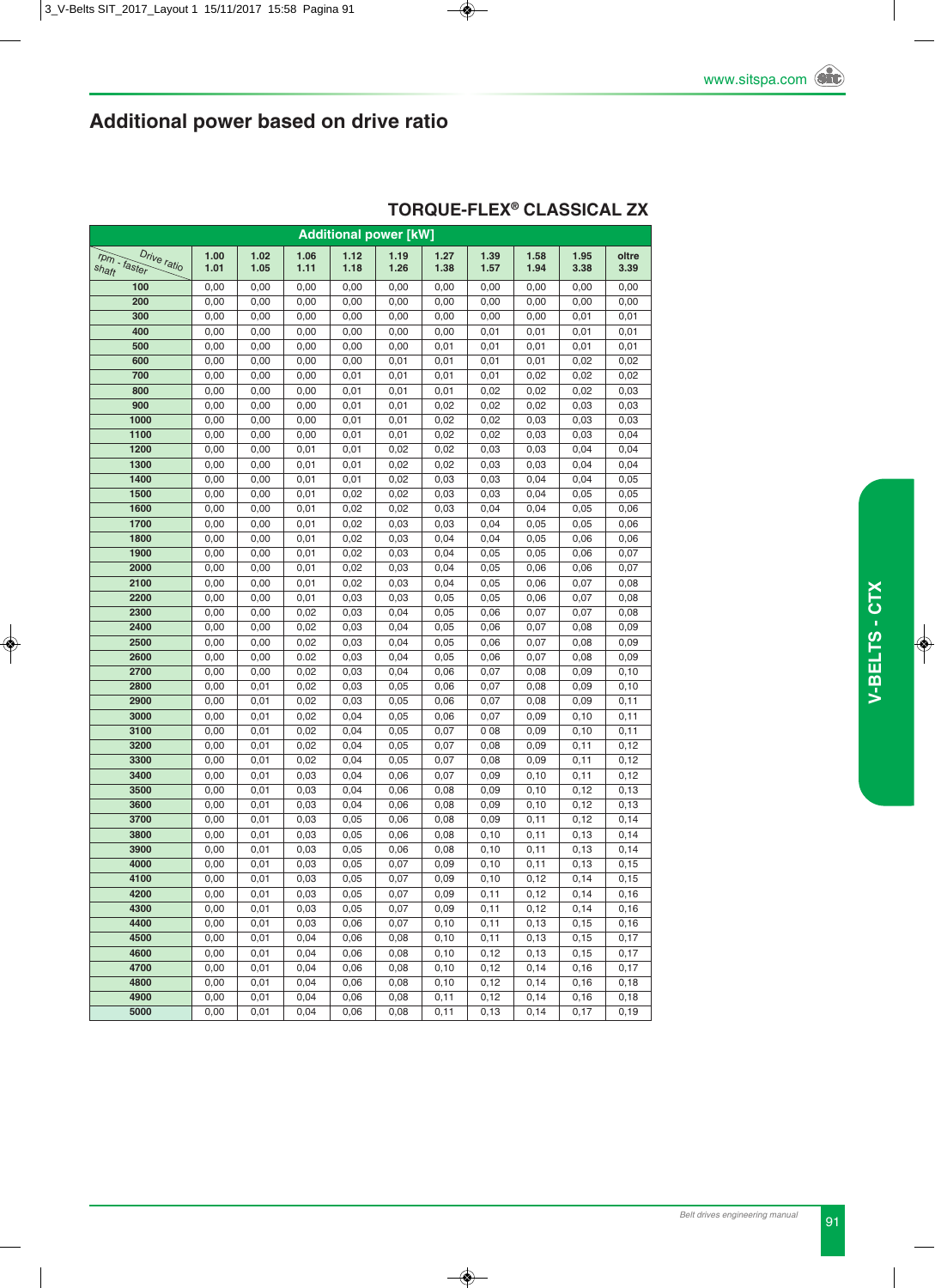### **TORqUE-FLEX® CLASSICAL AX**

| <b>Rated power [kW]</b>                          |              |              |              |              |              |              |              |              |              |              |              |                          |                |              |                          |                          |                          |                          |                          |
|--------------------------------------------------|--------------|--------------|--------------|--------------|--------------|--------------|--------------|--------------|--------------|--------------|--------------|--------------------------|----------------|--------------|--------------------------|--------------------------|--------------------------|--------------------------|--------------------------|
| $\sigma_{[m m]}^{P}$<br>$r$ pm - faster<br>shaft | 63           | 67           | 71           | 75           | 80           | 85           | 90           | 95           | 100          | 106          | 112          | 118                      | 125            | 132          | 140                      | 150                      | 160                      | 180                      | 200                      |
| 100                                              | 0,10         | 0,12         | 0,14         | 0,15         | 0,18         | 0,20         | 0,22         | 0,24         | 0,26         | 0,28         | 0,31         | 0,33                     | 0,36           | 0,39         | 0,42                     | 0,46                     | 0,50                     | 0,57                     | 0,65                     |
| 200                                              | 0,18         | 0,22         | 0,25         | 0,28         | 0,32         | 0,36         | 0,40         | 0,43         | 0,47         | 0,52         | 0,56         | 0,61                     | 0,66           | 0,71         | 0,77                     | 0,85                     | 0,92                     | 1,07                     | 1,21                     |
| 300                                              | 0,25         | 0,30         | 0,35         | 0,39         | 0,45         | 0,50         | 56,00        | 0,62         | 0,67         | 0,74         | 0,80         | 0,87                     | 0,94           | 1,02         | 1,11                     | 1,21                     | 1,32                     | 1,53                     | 1,74                     |
| 400                                              | 0,32         | 0,37         | 0,43         | 0,49         | 0,57         | 0,64         | 0,71         | 0,79         | 0,86         | 0,94         | 1,03         | 1,11                     | 1,21           | 1,31         | 1,42                     | 1,56                     | 1,70                     | 1,97                     | 2,24                     |
| 500                                              | 0,37         | 0,44         | 0,52         | 0,59         | 0,68         | 0,77         | 0,86         | 0,95         | 1,03         | 1,14         | 1,45         | 1,35                     | 1,47           | 1,69         | 1,72                     | 1,89                     | 2,06                     | 2,39                     | 2,72                     |
| 600                                              | 0,42         | 0,51         | 0,60         | 0,68         | 0,79         | 0,89         | 1,00         | 1,16         | 1,20         | 1,33         | 1,65         | 1,57                     | 1,71           | 1,86         | 2,02                     | 2,21                     | 2,41                     | 2,80                     | 3,18                     |
| 700                                              | 0,47         | 0,57         | 0,67         | 0,77         | 0,89         | 1,01         | 1,13         | 1,25         | 1,37         | 1,51         | 1,65         | 1,79                     | 1,95           | 2,11         | 2,30                     | 2,53                     | 2,75                     | 3,20                     | 3,63                     |
| 800                                              | 0,52         | 0,63         | 0,74         | 0,85         | 0,99         | 1,12         | 1,26         | 1,39         | 1,53         | 1,69         | 1,85         | 2,00                     | 2,19           | 2,37         | 3,57                     | 2,83                     | 3,08                     | 3,58                     | 4,07                     |
| 900                                              | 0,56         | 0,68         | 0,81         | 0,93         | 1,08         | 1,23         | 1,38         | 1,53         | 1,68         | 1,86         | 2,03         | 2,21                     | 2,41           | 2,61         | 2,84                     | 3,12                     | 3,40                     | 3,96                     | 4,50                     |
| 1000                                             | 0,60         | 0,73         | 0,87         | 1,00         | 1,17         | 1,34         | 1,50         | 1,67         | 1,83         | 2,02         | 2,22         | 2,41                     | 2,63           | 2,85         | 3,10                     | 3,41                     | 3,72                     | 4,32                     | 4,91                     |
| 1100                                             | 0,63         | 0,78         | 0,93         | 1,08         | 1,26         | 1,44         | 1,62         | 1,80         | 1,98         | 2,19         | 2,40         | 2,61                     | 2,86           | 3,09         | 3,36                     | 3,69                     | 4,02                     | 4,67                     | 5,31                     |
| 1200                                             | 0,67         | 0,83         | 0,99         | 1,15         | 1,35         | 1,54         | 1,73         | 1,93         | 2,12         | 2,35         | 2,57         | 2,80                     | 3,06           | 3,31         | 3,60                     | 3,96                     | 4,32                     | 5,02                     | 5,70                     |
| 1300                                             | 0,70         | 0,88         | 1,05         | 1,22         | 1,43         | 1,64         | 1,85         | 2,05         | 2,26         | 2,50         | 2,74         | 2,98                     | 3,26           | 3,54         | 3,85                     | 4,23                     | 4,61                     | 5,36                     | 6,08                     |
| 1400<br>1500                                     | 0,73<br>0,76 | 0,92         | 1,10         | 1,28         | 1,51         | 1,73         | 1,95         | 2,17         | 2,39         | 2,65         | 2,91         | 3,16                     | 3,46           | 3,75         | 4,08                     | 4,49                     | 4,89                     | 5,68                     | 6,45                     |
|                                                  |              | 0,96         | 1,15         | 1,35         | 1,59         | 1,82         | 2,06         | 2,29         | 2,52         | 2,80         | 3,07         | 3,34                     | 3,66           | 3,96         | 4,31                     | 4,75                     | 5,17                     | 6,00                     | 6,81                     |
| 1600                                             | 0,79         | 1,00         | 1,20         | 1,41         | 1,66         | 1,91         | 2,16         | 2,41         | 2,65         | 2,94         | 3,23         | 3,52                     | 3,85           | 4,17         | 4,54                     | 4,99                     | 6,44                     | 6,31                     | 7,15                     |
| 1700                                             | 0,82         | 1,04         | 1,25         | 1,47         | 1,73         | 2,00         | 2,26         | 2,52         | 2,78         | 3,08         | 3,39         | 3,69                     | 4,03           | 4,37         | 4,76                     | 5,23                     | 5,70                     | 6,61                     | 6,48                     |
| 1800                                             | 0,84         | 1,07         | 1,30         | 1,53         | 1,81         | 2,08         | 2,36         | 2,63         | 2,90         | 3,22         | 3,54         | 3,85                     | 4,21<br>4,39   | 4,57         | 4,97                     | 5,47                     | 5,95                     | 6,90                     | 7,80                     |
| 1900<br>2000                                     | 0,87         | 1,11         | 1,35         | 1,58         | 1,87         | 2,16         | 2,45         | 2,74         | 3,02         | 3,35         | 3,69         | 4,01                     |                | 4,76         | 5,18                     | 5,70                     | 6,20                     | 7,18                     | 8,11                     |
|                                                  | 0,89         | 1,14         | 1,39         | 1,64         | 1,94         | 2,24         | 2,54         | 2,84         | 3,14         | 3,48         | 3,83         | 4,17                     | 4,56           | 4,95         | 5,38                     | 5,92                     | 6,44                     | 7,45                     | 8,40                     |
| 2100                                             | 0,91         | 1,17         | 1,43         | 1,69         | 2,01         | 2,32         | 2,63         | 2,94         | 3,25         | 3,61         | 3,97         | 4,32                     | 4,73           | 5,13         | 5,58                     | 6,13                     | 6,67                     | 7,71                     | 8,69                     |
| 2200<br>2300                                     | 0,93<br>0,95 | 1,20         | 1,47         | 1,74<br>1,79 | 2,07         | 2,40         | 2,72         | 3,04         | 3,36         | 3,74         | 4,11         | 4,47                     | 4,89           | 5,31         | 5,77                     | 6,34                     | 6,89<br>7,11             | 7,76                     | 8,95                     |
| 2400                                             |              | 1,23         | 1,51         |              | 2,13         | 2,47         | 2,81         | 3,14         | 3,47         | 3,86         | 4,24         | 4,62                     | 5,06           | 5,48         | 5,96                     | 6,54                     |                          | 8,19                     | 9,21                     |
| 2500                                             | 0,96<br>0,98 | 1,26<br>1,28 | 1,55<br>1,58 | 1,83<br>1,88 | 2,19<br>2,25 | 2,54<br>2,61 | 2,89<br>2,97 | 3,23<br>3,33 | 3,57         | 3,97<br>4,09 | 4,37<br>4,50 | 4,76<br>4,90             | 5,21<br>5,36   | 5,65<br>5,81 | 6,14<br>6,31             | 6,74<br>6,92             | 7,32<br>7,52             | 8,42<br>8,64             | 9,45<br>9,68             |
| 2600                                             | 0,99         | 1,31         | 1,62         | 1,92         | 2,30         | 2,68         | 3,05         | 3,41         | 3,68<br>3,77 | 4,20         | 4,62         | 5,03                     | 5,50           | 5,96         | 6,48                     | 7,10                     | 7,71                     | 8,85                     | 9,89                     |
| 2700                                             | 1,01         | 1,33         | 1,65         | 1,97         | 2,36         | 2,74         | 3,12         | 3,50         | 3,87         | 4,31         | 4,74         | 5,16                     | 5,64           | 6,12         | 6,64                     | 7,28                     | 7,89                     | 9,04                     | 10,09                    |
| 2800                                             | 1,02         | 1,35         | 1,68         | 2,01         | 2,41         | 2,81         | 3,20         | 3,58         | 3,96         | 4,41         | 4,85         | 5,29                     | 5,78           | 6,26         | 6,80                     | 7,44                     | 8,06                     | 9,22                     | 10,27                    |
| 2900                                             | 1,03         | 1,37         | 1,71         | 2,05         | 2,46         | 2,87         | 3,27         | 3,67         | 4,06         | 4,51         | 4,97         | 5,41                     | 5,91           | 6,40         | 6,95                     | 7,60                     | 8,23                     | 9,39                     | $\blacksquare$           |
| 3000                                             | 1,04         | 1,39         | 1,74         | 2,08         | 2,51         | 2,93         | 3,34         | 3,74         | 4,14         | 4,61         | 5,07         | 5,52                     | 6,04           | 6,54         | 7,09                     | 7,75                     | 8,39                     | 9,55                     | $\blacksquare$           |
| 3100                                             | 1,05         | 1,41         | 1,77         | 2,12         | 2,55         | 2,98         | 3,40         | 3,82         | 4,23         | 4,71         | 5,18         | 5,64                     | 6,16           | 6,66         | 7,22                     | 7,90                     | 8,53                     | 9,70                     | $\blacksquare$           |
| 3200                                             | 1,05         | 1,42         | 1,79         | 2,15         | 2,60         | 3,04         | 3,47         | 3,89         | 4,31         | 4,80         | 5,28         | 5,74                     | 6,27           | 6,79         | 7,35                     | 8,03                     | 8,67                     | 9,83                     | $\blacksquare$           |
| 3300                                             | 1,06         | 1,44         | 1,81         | 2,19         | 2,64         | 3,09         | 3,53         | 3,96         | 4,39         | 4,89         | 5,37         | 5,85                     | 6,39           | 6,91         | 7,48                     | 8,16                     | 8,80                     |                          | $\overline{\phantom{a}}$ |
| 3400                                             | 1,06         | 1,45         | 1,84         | 2,22         | 2,68         | 3,14         | 3,59         | 4,03         | 4,46         | 4,97         | 5,47         | 5,95                     | 6,49           | 7,02         | 7,59                     | 8,28                     | 8,92                     | $\overline{\phantom{a}}$ | $\Box$                   |
| 3500                                             | 1,07         | 1,47         | 1,86         | 2,25         | 2,72         | 3,19         | 3,65         | 4,10         | 4,54         | 5,05         | 5,55         | 6,04                     | 6,59           | 7,12         | 7,70                     | 8,39                     | 9,02                     | $\omega$                 | $\overline{\phantom{a}}$ |
| 3600                                             | 1,07         | 1,48         | 1,88         | 2,27         | 2,76         | 3,24         | 3,70         | 4,16         | 4,61         | 5,13         | 5,64         | 6,13                     | 6,69           | 7,22         | 7,80                     | 8,49                     | 9,12                     | $\overline{\phantom{a}}$ | $\overline{\phantom{a}}$ |
| 3700                                             | 1,07         | 1,49         | 1,90         | 2,30         | 2,79         | 3,28         | 3,75         | 4,22         | 4,67         | 5,20         | 5,72         | 6,22                     | 6,78           | 7,31         | 7,90                     | 8,58                     | $\overline{\phantom{a}}$ | ÷.                       | $\overline{\phantom{a}}$ |
| 3800                                             | 1,07         | 1,50         | 1,91         | 2,32         | 2,83         | 3,32         | 3,80         | 4,28         | 4,75         | 5,27         | 5,80         | 6,30                     | 6,86           | 7,40         | 7,99                     | 8,67                     | $\omega$                 | $\omega$                 | $\blacksquare$           |
| 3900                                             | 1,07         | 1,50         | 1,93         | 2,35         | 2,86         | 3,36         | 3,85         | 4,33         | 4,80         | 5,34         | 5,87         | 6,37                     | 6,94           | 7,48         | 8,07                     |                          |                          |                          | ÷,                       |
| 4000                                             |              | $1,07$ 1,51  | 1,94         | 2,37         | 2,89         | 3,40         | 3,90         | 4,38         | 4,85         | 5,40         | 5,93         | 6,45                     | 7,01           | 7,56         | 8,14                     |                          |                          |                          |                          |
| 4100                                             | 1,07         | 1,51         | 1,95         | 2,39         | 2,92         | 3,43         | 3,94         | 4,43         | 4,91         | 5,46         | 6,00         | 6,51                     | 7,08           | 7,62         | 8,20                     |                          |                          |                          |                          |
| 4200                                             | 1,06         | 1,52         | 1,97         | 2,41         | 2,94         | 3,47         | 3,98         | 4,48         | 4,96         | 5,52         | 6,06         | 6,57                     | 7,14           | 7,68         | $\sim$                   | $\overline{\phantom{a}}$ | $\sim$                   | $\sim$                   | $\sim$                   |
| 4300                                             | 1,06         | 1,52         | 1,97         | 2,42         | 2,97         | 3,50         | 4,02         | 4,52         | 5,01         | 5,57         | 6,11         | 6,63                     | 7,20           | 7,74         | $\sim$                   | $\overline{\phantom{a}}$ |                          | $\overline{\phantom{a}}$ | $\overline{\phantom{a}}$ |
| 4400                                             | 1,05         | 1,52         | 1,98         | 2,44         | 2,99         | 3,53         | 4,05         | 4,56         | 5,05         | 5,62         | 6,16         | 6,68                     | 7,25           | $\sim$       | $\sim$                   | $\sim$                   | $\sim$                   | $\sim$                   | $\blacksquare$           |
| 4500                                             | 1,04         | 1,52         | 1,99         | 2,45         | 3,01         | 3,55         | 4,08         | 4,60         | 5,09         | 5,66         | 6,21         | 6,72                     | 7,29           | $\sim$       | $\sim$                   | $\overline{\phantom{a}}$ |                          | $\overline{\phantom{a}}$ | $\overline{\phantom{a}}$ |
| 4600                                             | 1,03         | 1,52         | 1,99         | 2,46         | 3,03         | 3,58         | 4,11         | 4,63         | 5,13         | 5,70         | 6,25         | 6,76                     | 7,33           | $\sim$       | $\sim$                   | $\overline{\phantom{a}}$ | $\overline{\phantom{a}}$ | $\overline{\phantom{a}}$ | $\overline{\phantom{a}}$ |
| 4700                                             | 1,02         | 1,52         | 1,99         | 2,47         | 3,04         | 3,60         | 4,14         | 4,66         | 5,16         | 5,74         | 6,28         | 6,80                     | $\sim$         |              | $\sim$                   | $\overline{a}$           |                          |                          | $\overline{\phantom{a}}$ |
| 4800                                             | 1,01         | 1,51         | 2,00         | 2,48         | 3,06         | 3,62         | 4,16         | 4,69         | 5,19         | 5,77         | 6,31         | 6,83                     | $\sim$         |              | $\blacksquare$           | $\overline{\phantom{a}}$ |                          | $\overline{\phantom{a}}$ | $\overline{\phantom{a}}$ |
| 4900                                             | 1,00         | 1,51         | 2,00         | 2,48         | 3,07         | 3,64         | 4,18         | 4,71         | 5,22         | 5,80         | 6,34         | $\sim$                   | $\sim$         |              | $\overline{\phantom{a}}$ | ÷,                       | $\overline{\phantom{a}}$ | $\overline{\phantom{a}}$ | $\overline{\phantom{a}}$ |
| 5000                                             | 0.99         | 1,50         | 2,00         | 2,49         | 3,08         | 3,65         | 4,20         | 4,73         | 5,24         | 5,82         | 6,36         | $\overline{\phantom{a}}$ | $\blacksquare$ | ÷,           | $\blacksquare$           | $\overline{\phantom{a}}$ | $\overline{\phantom{a}}$ | $\overline{\phantom{a}}$ | $\overline{\phantom{a}}$ |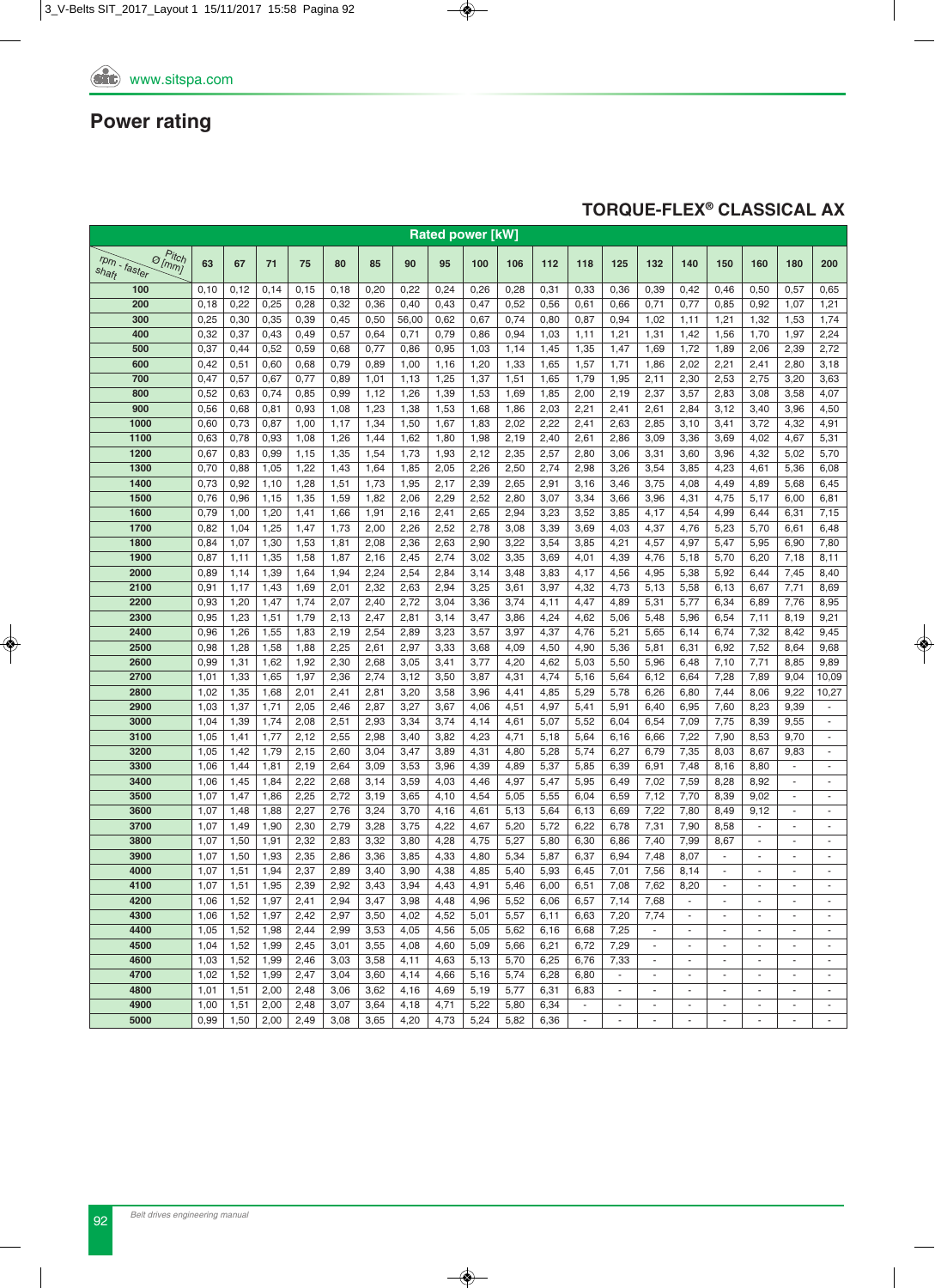| <b>Additional power [kW]</b>             |              |              |                |              |              |              |              |              |              |               |  |  |
|------------------------------------------|--------------|--------------|----------------|--------------|--------------|--------------|--------------|--------------|--------------|---------------|--|--|
| Drive ratio<br>$r_{p}$ - faster<br>shaft | 1.00<br>1.01 | 1.02<br>1.05 | 1.06<br>1.11   | 1.12<br>1.18 | 1.19<br>1.26 | 1.27<br>1.38 | 1.39<br>1.57 | 1.58<br>1.94 | 1.95<br>3.38 | oltre<br>3.39 |  |  |
| 100                                      | 0,00         | 0,00         | 0,00           | 0,01         | 0,01         | 0,01         | 0,02         | 0,02         | 0,02         | 0,02          |  |  |
| 200                                      | 0,00         | 0,00         | 0,01           | 0,02         | 0,02         | 0,03         | 0,04         | 0,04         | 0,05         | 0,05          |  |  |
| 300                                      | 0,00         | 0,00         | 0,01           | 0,03         | 0,04         | 0,05         | 0,06         | 0,07         | 0,07         | 0,08          |  |  |
| 400                                      | 0,00         | 0,00         | 0,02           | 0,04         | 0,05         | 0,07         | 0,08         | 0,09         | 0,10         | 0, 10         |  |  |
| 500                                      | 0,00         | 0,01         | 0,03           | 0,05         | 0,07         | 0,08         | 0, 10        | 0,11         | 0,12         | 0, 13         |  |  |
| 600                                      | 0,00         | 0,01         | 0,03           | 0,06         | 0,08         | 0, 10        | 0,12         | 0,14         | 0, 15        | 0, 16         |  |  |
| 700                                      | 0,00         | 0,01         | 0,04           | 0,07         | 0,10         | 0,12         | 0,14         | 0, 16        | 0,17         | 0, 19         |  |  |
| 800                                      | 0,00         | 0,01         | 0,04           | 0,08         | 0,11         | 0,14         | 0, 16        | 0,18         | 0,20         | 0,21          |  |  |
| 900                                      | 0,00         | 0,02         | 0,05           | 0,09         | 0, 13        | 0, 15        | 0, 18        | 0,21         | 0,22         | 0,24          |  |  |
| 1000                                     | 0,00         | 0,02         | 0,06           | 0, 10        | 0,14         | 0,17         | 0,20         | 0,23         | 0,25         | 0,27          |  |  |
| 1100                                     | 0,00         | 0,02         | 0,06           | 0, 11        | 0, 16        | 0, 19        | 0,22         | 0,25         | 0,27         | 0,30          |  |  |
| 1200                                     | 0,00         | 0,02         | 0,07           | 0,12         | 0,17         | 0,21         | 0,24         | 0,28         | 0,30         | 0,32          |  |  |
| 1300                                     | 0,00         | 0,02         | 0,08           | 0, 13        | 0, 19        | 0,23         | 0,26         | 0,30         | 0,33         | 0,35          |  |  |
| 1400                                     | 0,00         | 0,03         | 0,08           | 0, 15        | 0,20         | 0,24         | 0,29         | 0,32         | 0,35         | 0,38          |  |  |
| 1500                                     | 0,00         | 0,03         | 0,09           | 0, 16        | 0,21         | 0,26         | 0,31         | 0,35         | 0,38         | 0,41          |  |  |
| 1600                                     | 0,00         | 0,03         | 0,09           | 0,17         | 0,23         | 0,28         | 0,33         | 0,37         | 0,40         | 0,43          |  |  |
| 1700                                     | 0,00         | 0,03         | 0, 10          | 0, 18        | 0,24         | 0,30         | 0,35         | 0,39         | 0,43         | 0,46          |  |  |
| 1800                                     | 0,00         | 0,04         | 0,11           | 0, 19        | 0,26         | 0,31         | 0,37         | 0,42         | 0,45         | 0,49          |  |  |
| 1900                                     | 0,00         | 0,04         | 0, 11          | 0,20         | 0,27         | 0,33         | 0,39         | 0,44         | 0,48         | 0,51          |  |  |
| 2000                                     | 0,00         | 0,04         | 0,12           | 0,21         | 0,29         | 0,35         | 0,41         | 0,46         | 0,50         | 0,54          |  |  |
| 2100                                     | 0,00         | 0,04         | 0,12           | 0,22         | 0,30         | 0,37         | 0,43         | 0,49         | 0,53         | 0,57          |  |  |
| 2200                                     | 0,00         | 0,04         | 0, 13          | 0,23         | 0,32         | 0,38         | 0,45         | 0,51         | 0,55         | 0,60          |  |  |
| 2300                                     | 0,00         | 0,05         | 0, 14          | 0,24         | 0,33         | 0,40         | 0,47         | 0,53         | 0,58         | 0,62          |  |  |
| 2400                                     | 0,00         | 0,05         | 0,14           | 0,25         | 0,35         | 0,42         | 0,49         | 0,56         | 0,61         | 0,65          |  |  |
| 2500                                     | 0,00         | 0,05         | 0, 15          | 0,26         | 0,36         | 0,44         | 0,51         | 0,58         | 0,63         | 0,68          |  |  |
| 2600                                     | 0,00         | 0,05         | 0, 16          | 0,27         | 0,38         | 0,46         | 0,53         | 0,60         | 0,66         | 0,71          |  |  |
| 2700                                     | 0,00         | 0,05         | 0, 16          | 0,29         | 0,39         | 0,47         | 0,56         | 0,63         | 0,68         | 0,73          |  |  |
| 2800                                     | 0,00         | 0,06         | 0,17           | 0,30         | 0,40         | 0,49         | 0,58         | 0,65         | 0,71         | 0,76          |  |  |
| 2900                                     | 0,00         | 0,06         | 0,17           | 0,31         | 0,42         | 0,51         | 0,60         | 0,67         | 0,73         | 0,79          |  |  |
| 3000<br>3100                             | 0,00<br>0,00 | 0,06<br>0,07 | 0, 18<br>0, 19 | 0,32<br>0,33 | 0,43<br>0,45 | 0,53<br>0,54 | 0,62<br>0,64 | 0,70<br>0,72 | 0,76<br>0,78 | 0,82<br>0,84  |  |  |
| 3200                                     | 0,00         | 0,07         | 0, 19          | 0,34         | 0,46         | 0,56         | 0,66         | 0,74         | 0,81         | 0,87          |  |  |
| 3300                                     | 0,00         | 0,07         | 0,20           | 0,35         | 0,48         | 0,58         | 0,68         | 0,77         | 0,83         | 0,90          |  |  |
| 3400                                     | 0,00         | 0,07         | 0,21           | 0,36         | 0,49         | 0,60         | 0,70         | 0,79         | 0,86         | 0,92          |  |  |
| 3500                                     | 0,00         | 0,07         | 0,21           | 0,37         | 0,51         | 0,62         | 0,72         | 0,81         | 0,89         | 0,95          |  |  |
| 3600                                     | 0,00         | 0,08         | 0,22           | 0,38         | 0,52         | 0,63         | 0,74         | 0,84         | 0,91         | 0,98          |  |  |
| 3700                                     | 0,00         | 0,08         | 0,22           | 0,39         | 0,54         | 0,65         | 0,75         | 0,86         | 0,94         | 1,01          |  |  |
| 3800                                     | 0,00         | 0,08         | 0,23           | 0,40         | 0,55         | 0,67         | 0,78         | 0,88         | 0,96         | 1,03          |  |  |
| 3900                                     | 0,00         | 0,08         | 0,24           | 0,41         | 0,57         | 0,69         | 0,80         | 0,91         | 0,99         | 1,06          |  |  |
| 4000                                     | 0,00         | 0,09         | 0,24           | 0,42         | 0,58         | 0,70         | 0,83         | 0,93         | 1,01         | 1,09          |  |  |
| 4100                                     | 0,00         | 0,09         | 0,25           | 0,44         | 0,59         | 0,12         | 0,85         | 0,95         | 1,04         | 1,12          |  |  |
| 4200                                     | 0,00         | 0,09         | 0,25           | 0,45         | 0,61         | 0,74         | 0,87         | 0,98         | 1,06         | 1,14          |  |  |
| 4300                                     | 0,00         | 0,09         | 0,26           | 0,46         | 0,62         | 0,76         | 0,89         | 1,00         | 1,09         | 1,17          |  |  |
| 4400                                     | 0,00         | 0,09         | 0,27           | 0,47         | 0,64         | 0,77         | 0,91         | 1,02         | 1,11         | 1,20          |  |  |
| 4500                                     | 0,00         | 0, 10        | 0,27           | 0,48         | 0,65         | 0,79         | 0,93         | 1,05         | 1,14         | 1,23          |  |  |
| 4600                                     | 0,00         | 0,10         | 0,28           | 0,49         | 0,67         | 0,81         | 0,95         | 1,07         | 1,17         | 1,25          |  |  |
| 4700                                     | 0,00         | 0, 10        | 0,29           | 0,5          | 0,68         | 0,83         | 0,97         | 1,09         | 1,19         | 1,28          |  |  |
| 4800                                     | 0,00         | 0, 10        | 0,29           | 0,51         | 0,70         | 0,85         | 0,99         | 1,12         | 1,22         | 1,31          |  |  |
| 4900                                     | 0,00         | 0,11         | 0,30           | 0,52         | 0,71         | 0,86         | 1,01         | 1,14         | 1,24         | 1,33          |  |  |
| 5000                                     | 0,00         | 0, 11        | 0,30           | 0,53         | 0,73         | 0,88         | 1,03         | 1,16         | 1,27         | 1,36          |  |  |

### **TORqUE-FLEX® CLASSICAL AX**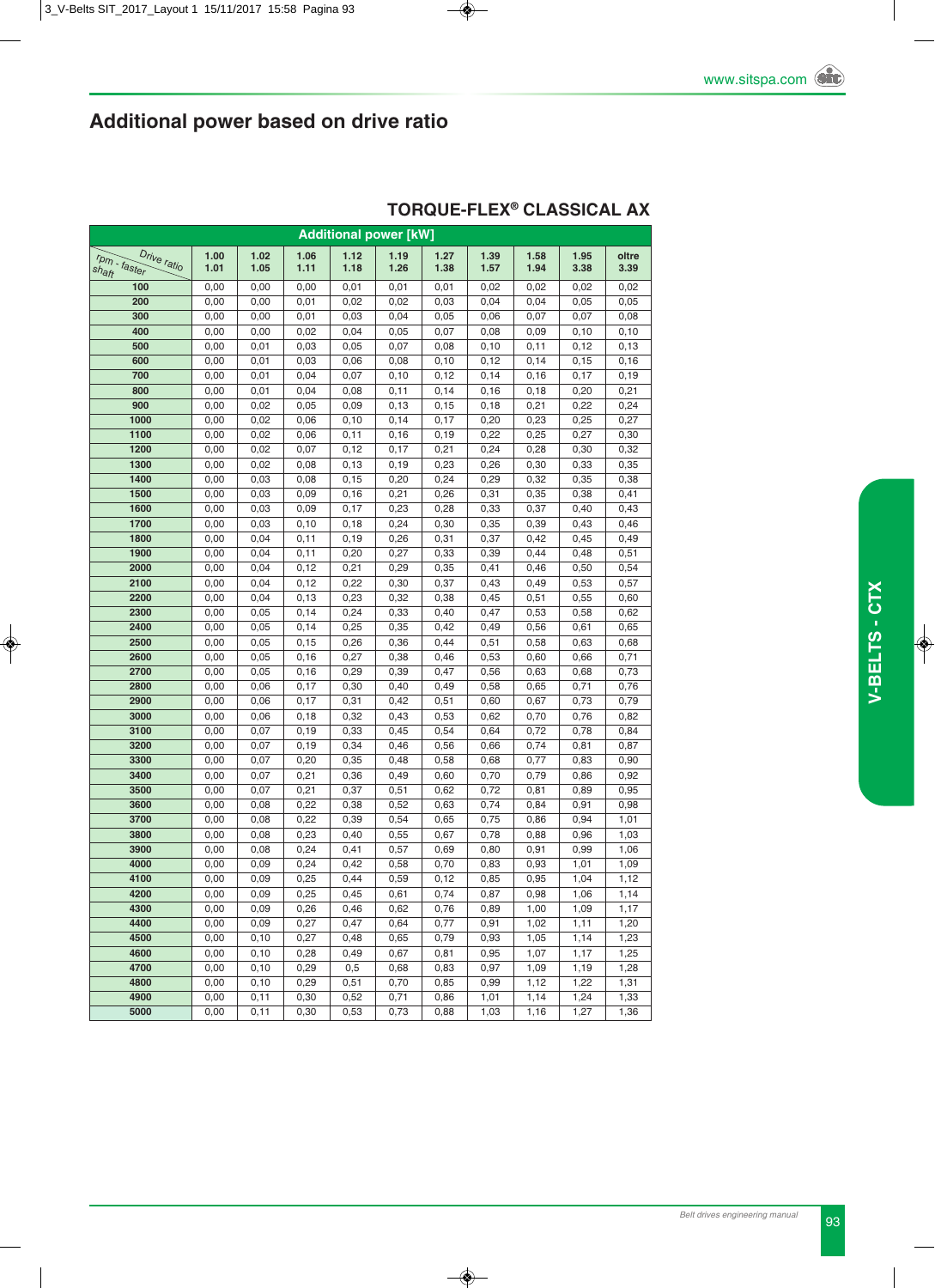### **TORqUE-FLEX® CLASSICAL BX**

|                                                           |      |      |      |       |      |                          |        |                          |                          | <b>Rated power [kW]</b>  |                          |                          |                          |                          |                          |                          |                          |                          |                          |                          |                             |
|-----------------------------------------------------------|------|------|------|-------|------|--------------------------|--------|--------------------------|--------------------------|--------------------------|--------------------------|--------------------------|--------------------------|--------------------------|--------------------------|--------------------------|--------------------------|--------------------------|--------------------------|--------------------------|-----------------------------|
| $P_{itch}$<br>$\Theta$ [mm]<br>$r_{Dm}$ - faster<br>shaft | 90   | 95   | 100  | 106   | 112  | 118                      | 125    | 132                      | 140                      | 150                      | 160                      | 170                      | 180                      | 190                      | 200                      | 212                      | 224                      | 236                      | 250                      | 280                      | 315                         |
| 100                                                       | 0,25 | 0,28 | 0,31 | 0,35  | 0,39 | 0,43                     | 0,47   | 0,52                     | 0,57                     | 0,63                     | 0,69                     | 0,76                     | 0,82                     | 0,88                     | 0,94                     | 1,01                     | 1,09                     | 1,16                     | 1,24                     | 1,42                     | 1,63                        |
| 200                                                       | 0,44 | 0,50 | 0,57 | 0,64  | 0,71 | 0,79                     | 0,87   | 0,95                     | 1,05                     | 1,17                     | 1,29                     | 1,40                     | 1,52                     | 1,64                     | 1,75                     | 1,89                     | 2,03                     | 2,17                     | 2,33                     | 2,67                     | 3,06                        |
| 300                                                       | 0,62 | 0,70 | 0,79 | 0,90  | 1,01 | 1,11                     | 1,23   | 1,36                     | 1,50                     | 1,67                     | 1,84                     | 2,01                     | 2,18                     | 2,35                     | 2,52                     | 2,72                     | 2,92                     | 3,12                     | 3,35                     | 3,84                     | 4,40                        |
| 400                                                       | 0,77 | 0,89 | 1,01 | 1,14  | 1,28 | 1,42                     | 1,58   | 1,74                     | 1,92                     | 2,14                     | 2,37                     | 2,59                     | 2,81                     | 3,03                     | 3,25                     | 3,51                     | 3,76                     | 4,02                     | 4,32                     | 4,95                     | 5,68                        |
| 500                                                       | 0,92 | 1,06 | 1,20 | 1,37  | 1,54 | 1,71                     | 1,91   | 2,10                     | 2,32                     | 2,60                     | 2,87                     | 3,14                     | 3,41                     | 3,68                     | 3,95                     | 4,26                     | 4,58                     | 4,89                     | 5,26                     | 6,03                     | 6,92                        |
| 600                                                       | 1,06 | 1,23 | 1,39 | 1,59  | 1,79 | 1,99                     | 2,22   | 2,45                     | 2,71                     | 3,04                     | 3,36                     | 3,68                     | 4,00                     | 4,31                     | 4,62                     | 5,00                     | 5,37                     | 5,74                     | 6,16                     | 7,07                     | 8,10                        |
| 700                                                       | 1,19 | 1,38 | 1,57 | 1,81  | 2,04 | 2,26                     | 2,53   | 2,79                     | 3,09                     | 3,46                     | 3,83                     | 4,20                     | 4,56                     | 4,92                     | 5,28                     | 5,71                     | 6,13                     | 6,55                     | 7,04                     | 8,07                     | 9,24                        |
| 800                                                       | 1,31 | 1,53 | 1,75 | 2,01  | 2,27 | 2,52                     | 2,82   | 3,12                     | 3,46                     | 3,88                     | 4,29                     | 4,70                     | 5,11                     | 5,52                     | 5,92                     | 6,40                     | 6,87                     | 7,34                     | 7,89                     | 9,04                     | 10,34                       |
| 900                                                       | 1,43 | 1,67 | 1,91 | 2,20  | 2,49 | 2,78                     | 3,11   | 3,44                     | 3,81                     | 4,28                     | 4,74                     | 5,19                     | 5,64                     | 6,09                     | 6,54                     | 7,07                     | 7,59                     | 8,11                     | 8,71                     | 9,97                     | 11,39                       |
| 1000                                                      | 1,54 | 1,81 | 2,07 | 2,39  | 2,71 | 3,02                     | 3,39   | 3,75                     | 4,16                     | 4,67                     | 5,17                     | 5,67                     | 6,16                     | 6,65                     | 7,14                     | 7,72                     | 8,29                     | 8,85                     | 9,50                     | 10,86                    | 12,40                       |
| 1100                                                      | 1,65 | 1,94 | 2,23 | 2,57  | 2,92 | 3,26                     | 3,66   | 4,05                     | 4,49                     | 5,05                     | 5,59                     | 6,13                     | 6,67                     | 7,20                     | 7,72                     | 8,35                     | 8,96                     | 9,57                     | 10,27                    | 11,72                    | 13,36                       |
| 1200                                                      | 1,75 | 2,06 | 2,38 | 2,75  | 3,12 | 3,49                     | 3,92   | 4,34                     | 4,82                     | 5,42                     | 6,00                     | 6,58                     | 7,16                     | 7,73                     | 8,29                     | 8,95                     | 9,61                     | 10,26                    | 11,00                    | 12,55                    | 14,27                       |
| 1300                                                      | 1,85 | 2,19 | 2,52 | 2.92, | 3,32 | 3,72                     | 4,17   | 4,63                     | 5,14                     | 5,77                     | 6,40                     | 7,02                     | 7,63                     | 8,24                     | 8,74                     | 9,54                     | 10,24                    | 10,92                    | 11,71                    | 13,33                    | 15,13                       |
| 1400                                                      | 1,94 | 2,30 | 2,66 | 3,49  | 3,51 | 3,93                     | 4,42   | 4,90                     | 5,45                     | 6,12                     | 6,79                     | 7,45                     | 8,10                     | 8,74                     | 9,37                     | 10,11                    | 10,84                    | 11,56                    | 12,38                    | 14,08                    | 15,94                       |
| 1500                                                      | 2,03 | 2,41 | 2,79 | 3,25  | 3,70 | 4,14                     | 4,66   | 5,17                     | 5,75                     | 6,46                     | 7,17                     | 7,86                     | 8,54                     | 9,22                     | 9,88                     | 10,66                    | 11,42                    | 12,17                    | 13,03                    | 14,78                    | 16,69                       |
| 1600                                                      | 2,12 | 2,52 | 2,92 | 3,40  | 3,88 | 4,35                     | 4,89   | 5,43                     | 6,04                     | 6,79                     | 7,53                     | 8,26                     | 8,97                     | 9,68                     | 10,37                    | 11,18                    | 11,98                    | 12,76                    | 13,64                    | 15,44                    | 17,38                       |
| 1700                                                      | 2,20 | 2,62 | 3,05 | 3,55  | 4,05 | 4,55                     | 5,12   | 5,68                     | 6,32                     | 7,11                     | 7,88                     | 8,64                     | 9,39                     | 10,12                    | 10,84                    | 11,69                    | 12,51                    | 13,31                    | 14,22                    | 16,06                    | 18,01                       |
| 1800                                                      | 2,28 | 2,72 | 3,17 | 3,70  | 4,22 | 4,74                     | 5,34   | 5,93                     | 6,60                     | 7,42                     | 8,23                     | 9,02                     | 9,79                     | 10,55                    | 11,30                    | 12,17                    | 13,02                    | 13,84                    | 14,77                    | 16,63                    | 18,57                       |
| 1900                                                      | 2,35 | 2,82 | 3,28 | 3,84  | 4,39 | 4,93                     | 5,55   | 6,17                     | 6,86                     | 7,72                     | 8,56                     | 9,38                     | 10,18                    | 10,96                    | 11,73                    | 12,63                    | 13,50                    | 14,33                    | 15,28                    | 17,15                    | $\overline{\phantom{a}}$    |
| 2000                                                      | 2,42 | 2,91 | 3,40 | 3,97  | 4,54 | 5,11                     | 5,76   | 6,40                     | 7,12                     | 8,01                     | 8,81                     | 9,72                     | 10,55                    | 11,36                    | 12,14                    | 13,06                    | 13,95                    | 14,80                    | 15,75                    | 17,62                    | $\omega$                    |
| 2100                                                      | 2,49 | 3,00 | 3,50 | 4,10  | 4,70 | 5,28                     | 5,96   | 6,62                     | 7,37                     | 8,28                     | 9,18                     | 10,05                    | 10,90                    |                          | 11,73   12,54            | 13,47                    | 14,37                    | 15,23                    | 16,18                    |                          | ÷,                          |
| 2200                                                      | 2,55 | 3,08 | 3,60 | 4,23  | 4,84 | 5,45                     | 6,15   | 6,83                     | 7,61                     | 8,55                     | 9,47                     | 10,37                    | 11,24                    | 12,09                    | 12,91                    | 13,85                    | 14,76                    | 15,62                    | 16,58                    | $\omega$                 | $\sim$                      |
| 2300                                                      | 2,61 | 3,16 | 3,70 | 4,35  | 4,98 | 5,61                     | 6,33   | 7,04                     | 7,84                     | 8,81                     | 9,75                     | 10,67                    | 11,56                    | 12,42                    | 13,25                    | 14,21                    | 15,12                    | 15,99                    | 16,93                    |                          | $\blacksquare$              |
| 2400                                                      | 2,67 | 3,23 | 3,80 | 4,46  | 5,12 | 5,77                     | 6,51   | 7,24                     | 8,06                     | 9,05                     | 10,02                    | 10,96                    | 11,86                    |                          | 12,74 13,58              | 14,54                    | 15,45                    | 16,31                    | ÷.                       |                          | $\bar{\phantom{a}}$         |
| 2500                                                      | 2,72 | 3,31 | 3,88 | 4,57  | 5,25 | 5,91                     | 6,68   | 7,43                     | 8,27                     | 9,29                     | 10,27                    | 11,23                    | 12,15                    | 13,03                    | 13,88                    | 14,84                    | 15,75                    |                          |                          |                          | $\blacksquare$              |
| 2600                                                      | 2,77 | 3,37 | 3,97 | 4,68  | 5,37 | 6,06                     | 6,84   | 7,61                     | 8,47                     | 9,51                     | 10,51                    | 11,48                    | 12,41                    | 13,30                    | 14,15                    | 15,12                    | 16,01                    | $\sim$                   | $\overline{\phantom{a}}$ | $\sim$                   | ä,                          |
| 2700                                                      | 2,81 | 3,43 | 4,05 | 4,78  | 5,49 | 6,19                     | 7,00   | 7,78                     | 8,66                     | 9,72                     | 10,74                    | 11,72                    | 12,66                    | 13,55                    | 14,40                    | 15,36                    |                          |                          | $\sim$                   |                          | $\omega$                    |
| 2800                                                      | 2,85 | 3,49 | 4,12 | 4,87  | 5,60 | 6,32                     | 7,14   | 7,94                     | 8,84                     | 9,92                     | 10,95                    | 11,94                    | 12,89                    | 13,78                    | 14,63                    | $\sim$                   | $\sim$                   | $\overline{\phantom{a}}$ | $\sim$                   |                          | $\omega$                    |
| 2900                                                      | 2,89 | 3,55 | 4,20 | 4,96  | 5,71 | 6,44                     | 7,28   | 8,10                     | 9,01                     | 10,01                    | 11,15                    | 12,15                    | 13,09                    | 13,99                    |                          |                          |                          |                          |                          |                          | $\overline{a}$              |
| 3000                                                      | 2,93 | 3,60 | 4,26 | 5,04  | 5,81 | 6,56                     | 7,41   | 8,24                     | 9,17                     | 10,27                    | 11,33                    | 12,33                    | 13,28                    | 14,17                    | ÷,                       | $\overline{\phantom{a}}$ | ÷.                       | $\sim$                   | $\overline{\phantom{a}}$ | $\sim$                   | $\blacksquare$              |
| 3100                                                      | 2,96 | 3,65 | 4,32 | 5,12  | 5,90 | 6,67                     | 7,54   | 8,38                     | 9,32                     | 10,43                    | 11,50                    | 12,50                    | 12,44                    |                          |                          |                          |                          |                          |                          |                          |                             |
| 3200                                                      | 2,98 | 3,69 | 4,38 | 5,19  | 5,99 | 6,77                     | 7,65   | 8,51                     | 9,45                     | 10,58                    | 11,65                    | 12,65                    | 13,59                    | ÷.                       | $\blacksquare$           | $\sim$                   | ÷.                       | $\sim$                   | $\sim$                   |                          | ä,                          |
| 3300                                                      | 3,01 | 3,73 | 4,43 | 5,26  | 6,07 | 6,86                     | 7,76   | 8,63                     | 9,58                     | 10,71                    | 11,78                    | 12,78                    |                          |                          | $\overline{\phantom{m}}$ |                          | $\overline{\phantom{a}}$ |                          |                          |                          | $\overline{\phantom{a}}$    |
| 3400                                                      | 3,03 | 3,76 | 4,48 | 5,32  | 6,15 | 6,95                     | 7,86   | 8,73                     | 9,69                     | 10,83                    | 11,90                    | 12,90                    | $\overline{\phantom{a}}$ | $\sim$                   | ä,                       | $\sim$                   | ÷.                       | $\sim$                   | $\overline{\phantom{a}}$ | $\sim$                   | $\blacksquare$              |
| 3500                                                      | 3,04 | 3,79 | 4,52 | 5,38  | 6,22 | 7,03                     | 7,95   | 8,83                     | 9,80                     | 10,94                    | 12,01                    |                          |                          |                          | $\overline{\phantom{a}}$ |                          |                          |                          |                          |                          |                             |
| 3600                                                      | 3,05 | 3,81 | 4,56 | 5,43  | 6,28 | 7,10                     | 8,03   | 8,92                     | 9,89                     | 11,03                    | 12,09                    | $\overline{\phantom{a}}$ | ٠                        | $\overline{\phantom{a}}$ | ٠                        | $\overline{\phantom{a}}$ | $\sim$                   | $\sim$                   | $\sim$                   |                          | $\overline{\phantom{a}}$    |
| 3700                                                      | 3,06 | 3,83 | 4,59 | 5,48  | 6,33 | 7,16                     | 8,10   | 9,00                     | 9,97                     | 11,11                    |                          |                          |                          |                          | ÷,                       |                          |                          |                          |                          |                          | $\blacksquare$              |
| 3800                                                      | 3,07 | 3,85 | 4,62 | 5,51  | 6,38 | 7,22                     | 8,16   | 9,06                     | 10,04                    | 11,17                    | ÷,                       | ÷,                       | $\overline{\phantom{a}}$ |                          | ÷,                       |                          | $\overline{\phantom{a}}$ | ٠                        |                          |                          | $\sim$                      |
| 3900                                                      | 3,07 | 3,86 | 4,64 | 5,55  | 6,42 | 7,27                     | 8,22   | 9,12                     | 10,09                    |                          | ä,                       | ä,                       |                          |                          | ä,                       |                          | $\sim$                   |                          |                          |                          | $\sim$                      |
| 4000                                                      | 3,06 | 3,87 | 4,66 | 5,57  | 6,46 | 7,31                     |        | $8,26$ 9,16 10,13        |                          |                          |                          |                          |                          |                          |                          |                          |                          |                          |                          |                          |                             |
| 4100                                                      | 3,05 | 3,87 | 4,67 | 5,59  | 6,49 | 7,34                     | 8,30   | 9,20                     | 10,16                    |                          | $\overline{a}$           |                          |                          |                          |                          |                          |                          |                          |                          |                          |                             |
| 4200                                                      | 3,04 | 3,87 | 4,67 | 5,61  | 6,51 | 7,37                     | 8,32   | 9,22                     |                          |                          | $\overline{\phantom{a}}$ | $\overline{\phantom{a}}$ | $\overline{\phantom{a}}$ | $\overline{\phantom{a}}$ | $\overline{\phantom{a}}$ | $\overline{\phantom{a}}$ | $\overline{\phantom{a}}$ | $\overline{\phantom{a}}$ | $\overline{\phantom{a}}$ | $\overline{\phantom{a}}$ | $\overline{\phantom{a}}$    |
| 4300                                                      | 3,02 | 3,86 | 4,67 | 5,62  | 6,52 | 7,38                     | 8,34   | 9,23                     | $\sim$                   | $\blacksquare$           | $\blacksquare$           | $\overline{\phantom{a}}$ | $\overline{\phantom{a}}$ | $\sim$                   | $\frac{1}{2}$            | $\overline{\phantom{a}}$ | $\overline{\phantom{a}}$ | ٠                        | $\overline{\phantom{a}}$ |                          | $\blacksquare$              |
| 4400                                                      | 3,00 | 3,85 | 4,67 | 5,62  | 6,52 | 7,39                     | 8,34   | $\overline{\phantom{a}}$ | $\overline{\phantom{a}}$ |                          | $\overline{\phantom{a}}$ | $\overline{\phantom{a}}$ | ٠                        |                          | $\overline{\phantom{a}}$ |                          | $\overline{\phantom{a}}$ |                          |                          |                          |                             |
| 4500                                                      | 2,98 | 3,83 | 4,66 | 5,61  | 6,52 | 7,39                     | 8,33   | $\overline{\phantom{a}}$ | $\sim$                   | $\overline{\phantom{a}}$ | $\blacksquare$           | $\sim$                   | $\overline{\phantom{a}}$ | $\blacksquare$           | $\overline{\phantom{a}}$ | $\overline{\phantom{a}}$ | $\sim$                   | $\overline{\phantom{a}}$ | $\overline{\phantom{a}}$ | $\sim$                   | $\sim$                      |
| 4600                                                      | 2,95 | 3,81 | 4,64 | 5,60  | 6,51 | 7,37                     | 8,32   | $\blacksquare$           | $\blacksquare$           | $\blacksquare$           | $\sim$                   | $\overline{\phantom{a}}$ | $\sim$                   | $\overline{\phantom{a}}$ | $\overline{\phantom{a}}$ | $\overline{\phantom{a}}$ | $\overline{\phantom{a}}$ | $\overline{\phantom{a}}$ | $\overline{\phantom{a}}$ | $\sim$                   | $\overline{\phantom{a}}$    |
| 4700                                                      | 2,91 | 3,78 | 4,62 | 5,58  | 6,49 | 7,35                     | $\sim$ | $\sim$                   | ٠                        | $\blacksquare$           | $\sim$                   | $\overline{\phantom{a}}$ | $\overline{\phantom{a}}$ | $\overline{\phantom{a}}$ | $\overline{\phantom{a}}$ | $\overline{\phantom{a}}$ | $\sim$                   | $\overline{\phantom{a}}$ | $\overline{\phantom{a}}$ | $\sim$                   | $\overline{\phantom{a}}$    |
| 4800                                                      | 2,88 | 3,75 | 4,59 | 5,55  | 6,47 | 7,32                     | $\sim$ | $\overline{\phantom{a}}$ | $\overline{\phantom{a}}$ |                          | $\overline{\phantom{a}}$ | $\blacksquare$           | $\blacksquare$           |                          | $\overline{\phantom{a}}$ |                          | $\overline{\phantom{a}}$ | $\overline{\phantom{a}}$ | $\overline{\phantom{a}}$ | $\overline{\phantom{a}}$ | $\overline{\phantom{a}}$    |
| 4900                                                      | 2,83 | 3,71 | 4,56 | 5,52  | 6,43 | $\sim$                   | $\sim$ | $\sim$                   | $\sim$                   | $\blacksquare$           | $\sim$                   | $\blacksquare$           | $\overline{\phantom{a}}$ | $\overline{\phantom{a}}$ | $\blacksquare$           | $\overline{\phantom{a}}$ | $\overline{\phantom{a}}$ | $\sim$                   | $\blacksquare$           | $\sim$                   | $\mathcal{L}_{\mathcal{A}}$ |
| 5000                                                      | 2,79 | 3,67 | 4,52 | 5,48  | 6,39 | $\overline{\phantom{a}}$ | ٠      | $\overline{\phantom{a}}$ | $\blacksquare$           |                          | $\overline{\phantom{a}}$ |                          | $\overline{\phantom{a}}$ |                          | $\overline{\phantom{a}}$ |                          | $\overline{\phantom{a}}$ | $\overline{\phantom{a}}$ | $\overline{\phantom{a}}$ | $\overline{\phantom{a}}$ |                             |
|                                                           |      |      |      |       |      |                          |        |                          |                          |                          |                          |                          |                          |                          |                          |                          |                          |                          |                          |                          |                             |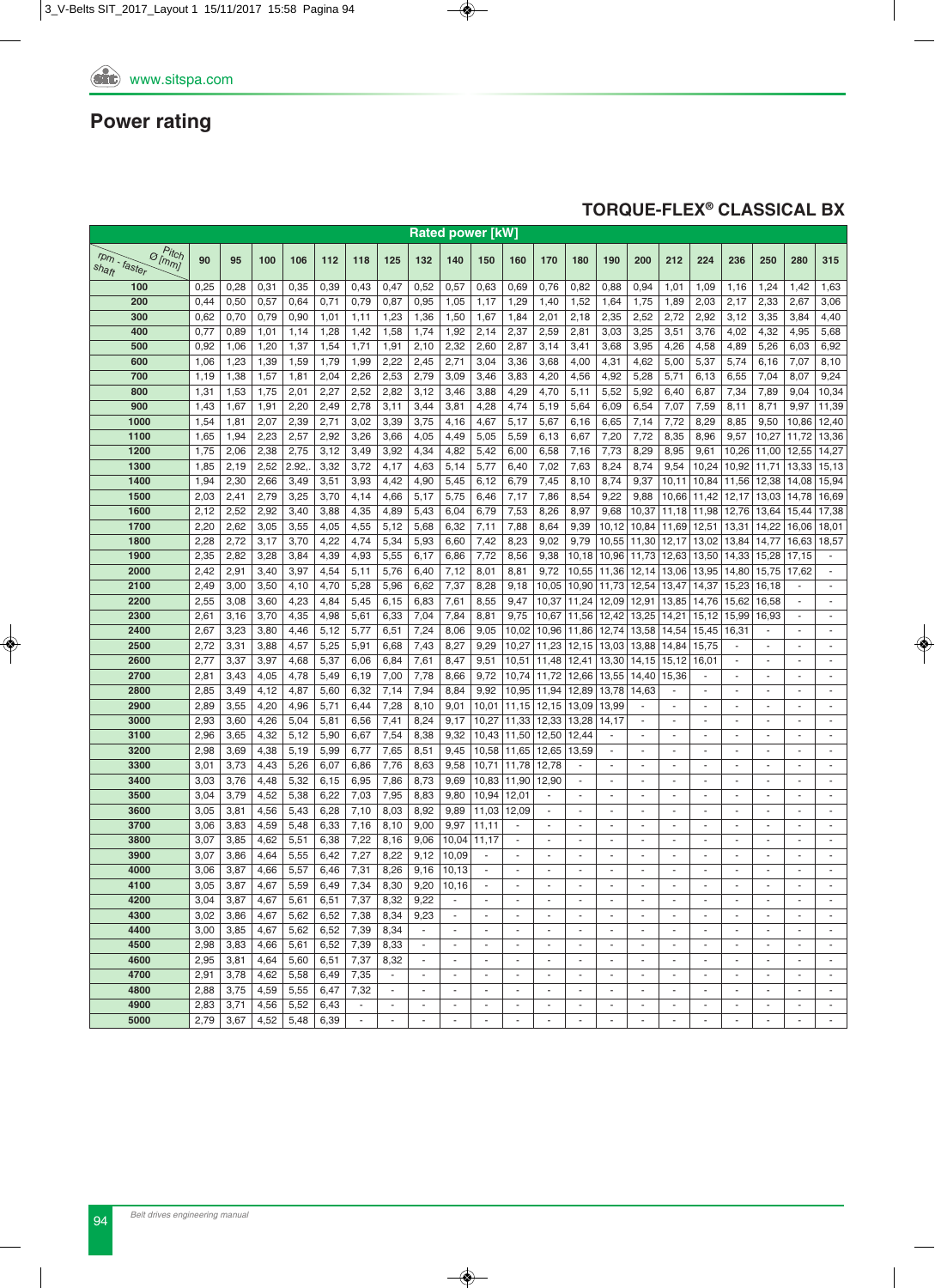| <b>Additional power [kW]</b> |              |                |              |              |              |              |              |              |              |              |  |  |  |
|------------------------------|--------------|----------------|--------------|--------------|--------------|--------------|--------------|--------------|--------------|--------------|--|--|--|
| Drive ratio                  | 1.00         | 1.02           | 1.06         | 1.12         | 1.19         | 1.27         | 1.39         | 1.58         | 1.95         | oltre        |  |  |  |
| rpm - faster<br>shaft        | 1.01         | 1.05           | 1.11         | 1.18         | 1.26         | 1.38         | 1.57         | 1.94         | 3.38         | 3.39         |  |  |  |
| 100                          | 0,00         | 0,00           | 0,01         | 0,02         | 0, 3         | 0,03         | 0,04         | 0,04         | 0,05         | 0,05         |  |  |  |
| 200                          | 0,00         | 0,00           | 0,02         | 0,04         | 0,06         | 0,07         | 0,08         | 0,09         | 0,10         | 0,11         |  |  |  |
| 300                          | 0,00         | 0,01           | 0,03         | 0,06         | 0, 9         | 0,11         | 0, 13        | 0,14         | 0,16         | 0,17         |  |  |  |
| 400                          | 0,00         | 0,01           | 0,05         | 0,09         | 0,12         | 0,14         | 0,17         | 0, 19        | 0,21         | 0,23         |  |  |  |
| 500                          | 0,00         | 0,02           | 0,06         | 0,11         | 0,15         | 0, 18        | 0,21         | 0,24         | 0,26         | 0,28         |  |  |  |
| 600                          | 0,00         | 0,02           | 0,07         | 0, 13        | 0, 18        | 0,22         | 0,26         | 0,29         | 0,32         | 0,34         |  |  |  |
| 700                          | 0,00         | 0,03           | 0,09         | 0, 15        | 0,21         | 0,26         | 0,30         | 0,34         | 0,37         | 0,40         |  |  |  |
| 800                          | 0,00         | 0,03           | 0, 10        | 0,18         | 0,24         | 0,29         | 0,35         | 0,39         | 0,42         | 0,46         |  |  |  |
| 900                          | 0,00         | 0,04           | 0,11         | 0,20         | 0,27         | 0,33         | 0,39         | 0,44         | 0,48         | 0,51         |  |  |  |
| 1000                         | 0,00         | 0,04           | 0, 13        | 0,22         | 0,30         | 0,37         | 0,43         | 0,49         | 0,53         | 0,57         |  |  |  |
| 1100                         | 0,00         | 0,05           | 0,14         | 0,24         | 0,33         | 0,41         | 0,48         | 0,54         | 0,59         | 0,63         |  |  |  |
| 1200                         | 0,00         | 0,05           | 0, 15        | 0,27         | 0,37         | 0,44         | 0,52         | 0,59         | 0,64         | 0,69         |  |  |  |
| 1300                         | 0,00         | 0,06           | 0, 16        | 0,29         | 0,40         | 0,48         | 0,56         | 0,64         | 0,69         | 0,74         |  |  |  |
| 1400                         | 0,00         | 0,06           | 0, 18        | 0,31         | 0,43         | 0,52         | 0,61         | 0,49         | 0,75         | 0,80         |  |  |  |
| 1500                         | 0,00         | 0,07           | 0, 19        | 0,33         | 0,46         | 0,56         | 0,65         | 0,73         | 0,80         | 0,86         |  |  |  |
| 1600                         | 0,00         | 0,07           | 0,20         | 0,36         | 0,49         | 0,59         | 0,70         | 0,78         | 0,85         | 0,92         |  |  |  |
| 1700                         | 0,00         | 0,08           | 0,22         | 0,38         | 0,52         | 0,63         | 0,74         | 0,83         | 0,91         | 0,98         |  |  |  |
| 1800                         | 0,00         | 0,08           | 0,23         | 0,40         | 0,55         | 0,67         | 0,78         | 0,88         | 0,96         | 1,03         |  |  |  |
| 1900                         | 0,00         | 0,09           | 0,24         | 0,43         | 0,58         | 0,71         | 0,83         | 0,93         | 1,02         | 1,09         |  |  |  |
| 2000                         | 0,00         | 0,09           | 0,26         | 0,45         | 0,61         | 0,74         | 0,87         | 0,98         | 1,07         | 1,15         |  |  |  |
| 2100                         | 0,00         | 0, 10          | 0,27         | 0,47         | 0,64         | 0,78         | 0,91         | 1,03         | 1,12         | 1,21         |  |  |  |
| 2200                         | 0,00         | 0, 10          | 0,28         | 0,49         | 0,67         | 0,82         | 0,96         | 1,08         | 1,18         | 1,26         |  |  |  |
| 2300                         | 0,00         | 0, 10          | 0,30         | 0,52         | 0,70         | 0,85         | 1,00         | 1,13         | 1,23         | 1,32         |  |  |  |
| 2400                         | 0,00         | 0,11           | 0,31         | 0,54         | 0,74         | 0,89         | 1,05         | 1,18         | 1,28         | 1,38         |  |  |  |
| 2500                         | 0,00         | 0,11           | 0,32         | 0,56         | 0,77         | 0,93         | 1,09         | 1,23         | 1,34         | 1,44         |  |  |  |
| 2600                         | 0,00         | 0,12           | 0,33         | 0,58         | 0,80         | 0,97         | 1,13         | 1,28         | 1,39         | 1,49         |  |  |  |
| 2700                         | 0,00         | 0, 12          | 0,35         | 0,61         | 0,83         | 1,00         | 1,18         | 1,33         | 1,44         | 1,55         |  |  |  |
| 2800                         | 0,00         | 0, 13          | 0,36         | 0,63         | 0,86         | 1,04         | 1,22         | 1,38         | 1,50         | 1,61         |  |  |  |
| 2900                         | 0,00         | 0, 13          | 0,37         | 0,65         | 0,89         | 1,08         | 1,26         | 1,42         | 1,55         | 1,67         |  |  |  |
| 3000<br>3100                 | 0,00         | 0, 14          | 0,39         | 0,67         | 0,92         | 1,12         | 1,31         | 1,47         | 1,61         | 1,72         |  |  |  |
| 3200                         | 0,00<br>0,00 | 0, 14<br>0, 15 | 0,40<br>0,41 | 0,70<br>0,72 | 0,95<br>0,98 | 1,15<br>1,19 | 1,35<br>1,40 | 1,52<br>1,57 | 1,66<br>1,71 | 1,78<br>1,84 |  |  |  |
| 3300                         | 0,00         | 0, 15          | 0,43         | 0,74         | 1,01         | 1,23         | 1,44         | 1,62         | 1,77         | 1,90         |  |  |  |
| 3400                         | 0,00         | 0, 16          | 0,44         | 0,77         | 1,04         | 1,27         | 1,48         | 1,67         | 1,82         | 1,96         |  |  |  |
| 3500                         | 0,00         | 0, 16          | 0,45         | 0,79         | 1,07         | 1,30         | 1,53         | 1,72         | 1,87         | 2,01         |  |  |  |
| 3600                         | 0,00         | 0,17           | 0,46         | 0,81         | 1,11         | 1,34         | 1,57         | 1,77         | 1,93         | 2,07         |  |  |  |
| 3700                         | 0,00         | 0,17           | 0,48         | 0,83         | 1,14         | 1,38         | 1,62         | 1,82         | 1,98         | 2,13         |  |  |  |
| 3800                         | 0,00         | 0, 18          | 0,49         | 0,86         | 1,17         | 1,42         | 1,66         | 1,87         | 2,04         | 2,19         |  |  |  |
| 3900                         | 0,00         | 0, 18          | 0,50         | 0,88         | 1,20         | 1,45         | 1,70         | 1,92         | 2,09         | 2,24         |  |  |  |
| 4000                         | 0,00         | 0, 19          | 0,52         | 0,90         | 1,23         | 1,49         | 1,75         | 1,97         | 2,14         | 2,30         |  |  |  |
| 4100                         | 0,00         | 0, 19          | 0,53         | 0,92         | 1,26         | 1,53         | 1,79         | 2,02         | 2,20         | 2,36         |  |  |  |
| 4200                         | 0,00         | 0,20           | 0,54         | 0,95         | 1,29         | 1,57         | 1,83         | 2,07         | 2,25         | 2,42         |  |  |  |
| 4300                         | 0,00         | 0,20           | 0,56         | 0,97         | 1,32         | 1,60         | 1,88         | 2,11         | 2,30         | 2,47         |  |  |  |
| 4400                         | 0,00         | 0,20           | 0,57         | 0,99         | 1,35         | 1,64         | 1,92         | 2,16         | 2,36         | 2,53         |  |  |  |
| 4500                         | 0,00         | 0,21           | 0,58         | 1,01         | 1,38         | 1,68         | 1,97         | 2,21         | 2,41         | 2,59         |  |  |  |
| 4600                         | 0,00         | 0,21           | 0,60         | 1,04         | 1,41         | 1,71         | 2,01         | 2,26         | 2,46         | 2,65         |  |  |  |
| 4700                         | 0,00         | 0,22           | 0,61         | 1,06         | 1,45         | 1,75         | 2,05         | 2,31         | 2,52         | 2,70         |  |  |  |
| 4800                         | 0,00         | 0,22           | 0,62         | 1,08         | 1,48         | 1,79         | 2,10         | 2,36         | 2,57         | 2,76         |  |  |  |
| 4900                         | 0,00         | 0,23           | 0,63         | 1,11         | 1,51         | 1,83         | 2,14         | 2,41         | 2,63         | 2,82         |  |  |  |
| 5000                         | 0,00         | 0,23           | 0,65         | 1,13         | 1,54         | 1,86         | 2,18         | 2,46         | 2,68         | 2,88         |  |  |  |

#### **TORqUE-FLEX® CLASSICAL BX**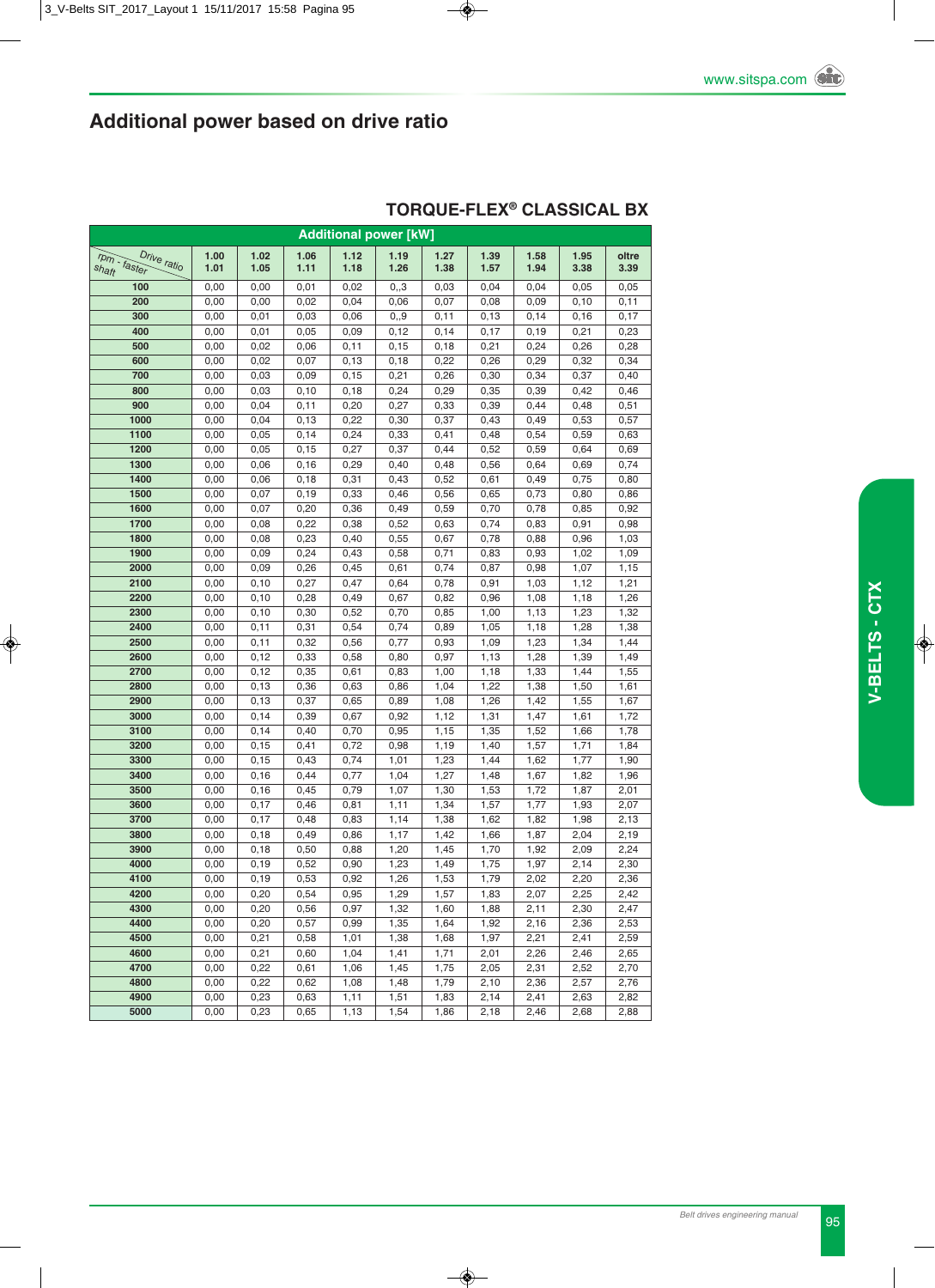### **TORqUE-FLEX® CLASSICAL CX**

|                                                              |       |       |                          |                |          |                          |                          | <b>Rated power [kW]</b> |                |        |                          |                |                          |                          |                          |                          |                          |                          |
|--------------------------------------------------------------|-------|-------|--------------------------|----------------|----------|--------------------------|--------------------------|-------------------------|----------------|--------|--------------------------|----------------|--------------------------|--------------------------|--------------------------|--------------------------|--------------------------|--------------------------|
| $P_{itch}$<br>$\Theta$ [mm]<br>$r_{Dm}$ .<br>faster<br>shaft | 160   | 170   | 180                      | 190            | 200      | 212                      | 224                      | 236                     | 250            | 265    | 280                      | 315            | 355                      | 400                      | 425                      | 450                      | 500                      | 560                      |
| 100                                                          | 0,92  | 1,02  | 1,13                     | 1,23           | 1,33     | 1,45                     | 1,57                     | 1,69                    | 1,83           | 1,98   | 2,13                     | 2,47           | 2,85                     | 3,29                     | 3,52                     | 3,76                     | 4,23                     | 4,79                     |
| 200                                                          | 1,67  | 1,86  | 2,05                     | 2,25           | 2,44     | 2,67                     | 2,89                     | 3,12                    | 3,38           | 3,66   | 3,94                     | 4,58           | 5,31                     | 6,12                     | 6,57                     | 7,01                     | 7,89                     | 8,93                     |
| 300                                                          | 2,34  | 2,62  | 2,90                     | 3,18           | 3,46     | 339                      | 4,12                     | 4,44                    | 482            | 5,23   | 5,63                     | 6,56           | 7,60                     | 8,76                     | 9,40                     | 10,03                    | 11,29                    | 12,77                    |
| 400                                                          | 2,98  | 3,34  | 3,70                     | 4,06           | 4,42     | 4,85                     | 5,27                     | 5,70                    | 6,19           | 6,71   | 7,23                     | 8,42           | 9,77                     | 11,26                    | 12,08                    | 12,89                    | 14,48                    | 16,36                    |
| 500                                                          | 3,57  | 4,02  | 4,46                     | 4,90           | 5,34     | 5,86                     | 6,38                     | 6,89                    | 7,49           | 8,12   | 8,75                     | 10,21          | 11,84                    | 13,63                    | 14,62                    | 15,58                    | 17,49                    | 19,71                    |
| 600                                                          | 4,14  | 4,66  | 5,18                     | 5,70           | 6,21     | 6,83                     | 7,44                     | 8,04                    | 8,74           | 9,48   | 10,22                    | 11,91          | 13,80                    | 15,88                    | 17,01                    | 18, 13                   | 20,30                    | 22,81                    |
| 700                                                          | 4,68  | 5,28  | 5,88                     | 6,47           | 7,06     | 7,76                     | 8,45                     | 9,14                    | 9,94           | 10,78  | 11,62                    | 13,54          | 15,68                    | 18,01                    | 19,27                    | 20,51                    | 22,91                    | 25,65                    |
| 800                                                          | 5,20  | 5,87  | 6,54                     | 7,20           | 7,86     | 8,65                     | 9,43                     | 10,20                   | 11,09          | 12,03  | 12,96                    | 15,09          | 17,45                    | 20,01                    | 21,38                    | 22,73                    | 25,30                    | 28,20                    |
| 900                                                          | 5,69  | 6,44  | 7,18                     | 7,91           | 8,64     | 9,51                     | 10,36                    | 11,21                   | 12,19          | 13,22  | 14,24                    | 16,56          | 19,12                    | 21,88                    | 23,34                    | 24,77                    | 27,47                    | 30,44                    |
| 1000                                                         | 6,16  | 6,98  | 7,79                     | 8,59           | 9,39     | 10,33                    | 11,26                    | 12,18                   | 13,24          | 14,36  | 15,46                    | 17,96          | 20,69                    | 23,60                    | 25,14                    | 26,62                    | 29,38                    | 32,35                    |
| 1100                                                         | 6,62  | 7,50  | 8,38                     | 9,24           | 10,10    | 11,12                    | 12,12                    | 13,11                   | 14,25          | 15,44  | 16,62                    | 19,28          | 22,16                    | 25,18                    | 26,76                    | 28,27                    | 31,03                    | $\omega$                 |
| 1200                                                         | 7,05  | 8,00  | 8,94                     | 9,87           | 10,79    | 11,87                    | 12,94                    | 13,99                   | 15,20          | 16,47  | 17,71                    | 20,50          | 23,50                    | 26,61                    | 28,21                    | 29,71                    |                          | ä,                       |
| 1300                                                         | 7,47  | 8.4.8 | 9,48                     | 10,47          | 11,44    | 12,59                    | 13,72                    | 14,84                   | 16,11          | 17,44  | 18,74                    | 21,65          | 24,73                    | 27,87                    | 29,45                    | 30,92                    | ä,                       | ä,                       |
| 1400                                                         | 7,86  | 8,93  | 9,99                     | 11,04          | 12,06    | 13,27                    | 14,46                    | 15,63                   | 16,96          | 18,35  | 19,70                    | 22,69          | 25,83                    | 28,95                    |                          |                          | $\overline{\phantom{a}}$ | ٠                        |
| 1500                                                         | 8,24  | 9,37  | 10,48                    | 11,58          | 12,65    | 13,92                    | 15,16                    | 16,38                   | 17,76          | 19,20  | 20,59                    | 23,65          | 26.79                    |                          |                          |                          | ä,                       | ä,                       |
| 1600                                                         | 8,59  | 9,78  | 10,94                    | 12,09          | 13,21    | 14,53                    | 15,82                    | 17,08                   | 18,51          | 19,98  | 21,40                    | 24,50          | 27,62                    | $\sim$                   | $\overline{a}$           | ÷.                       | $\sim$                   | $\overline{\phantom{a}}$ |
| 1700                                                         | 8,93  | 10,17 | 11,38                    | 12,57          | 13,74    | 15,11                    | 16,44                    | 17,73                   | 19,19          | 20,70  | 22,14                    | 25,24          |                          | $\overline{\phantom{a}}$ |                          |                          | ä,                       | ä,                       |
| 1800                                                         | 9,24  | 10,53 | 11,79                    | 13,02          | 14,23    | 15,64                    | 17,01                    | 18,33                   | 19,82          | 21,35  | 23,80                    | 25,87          | $\overline{\phantom{a}}$ | $\overline{\phantom{a}}$ |                          |                          | ä,                       | ÷                        |
| 1900                                                         | 9,54  | 10,87 | 12,17                    | 13,45          | 14,69    | 16,13                    | 17,53                    | 18,88                   | 20,39          | 21,92  | 23,37                    | ä,             | ä,                       | $\sim$                   | ä,                       |                          | ä,                       | ä,                       |
| 2000                                                         | 9,81  | 11,19 | 12,53                    | 13,84          | 15,11    | 16,58                    | 18,01                    | 19,37                   | 20,89          | 22,42  | 23,85                    | $\omega$       | ä,                       | $\sim$                   | $\sim$                   | $\overline{\phantom{a}}$ | $\sim$                   | $\sim$                   |
| 2100                                                         | 10,07 | 11,48 | 12,86                    | 14,20          | 15,49    | 16,99                    | 18,43                    | 19,80                   | 21,32          | 22,84  | ä,                       | $\blacksquare$ | ä,                       | $\overline{\phantom{a}}$ | ä,                       | $\sim$                   | $\sim$                   | ä,                       |
| 2200                                                         | 10,30 | 11,75 | 13,16                    | 14,52          | 15,84    | 17,36                    | 18,81                    | 20,18                   | 21,69          | 23,18  | ÷,                       | $\blacksquare$ | ÷,                       | $\sim$                   | $\overline{\phantom{a}}$ |                          | ä,                       | ÷                        |
| 2300                                                         | 10,51 | 11,99 | 13,43                    | 14,81          | 16,15    | 17,68                    | 19,13                    | 20,50                   | 21,98          |        |                          | $\sim$         | ٠                        | $\sim$                   |                          |                          |                          |                          |
| 2400                                                         | 10,70 | 12,21 | 13,67                    | 15,07          | 16,41    | 17,95                    | 19,39                    | 20,75                   | $\blacksquare$ | ÷      | $\overline{\phantom{a}}$ | $\sim$         | $\sim$                   | $\sim$                   | $\overline{a}$           | $\sim$                   | $\sim$                   | $\sim$                   |
| 2500                                                         | 10,86 | 12,40 | 13,87                    | 15,29          | 16,64    | 18,17                    | 19,61                    | $\blacksquare$          | $\blacksquare$ | ä,     | ä,                       | ä,             | $\sim$                   | ÷                        | ä,                       | ä,                       | ÷.                       | $\sim$                   |
| 2600                                                         | 11,00 | 12,56 | 14,05                    | 15,47          | 16,82    | 18,35                    | 19,76                    | $\blacksquare$          | $\blacksquare$ | ä,     | ä,                       | $\blacksquare$ | ä,                       | $\sim$                   | $\overline{\phantom{a}}$ | ä,                       | ä,                       | ä,                       |
| 2700                                                         | 11,12 | 12,69 | 14,19                    | 15,62          | 16,96    | 18,47                    | $\blacksquare$           | ÷                       | ÷.             | $\sim$ | $\overline{\phantom{a}}$ | ä,             | ÷.                       | $\sim$                   | $\overline{a}$           | $\overline{\phantom{a}}$ | ÷                        | ÷                        |
| 2800                                                         | 11,21 | 12,79 | 14,30                    | 15,72          | 17,06    | ä,                       | ÷.                       | $\sim$                  | $\sim$         | ä,     |                          | ä,             | ä,                       | $\sim$                   | ä,                       |                          | ä,                       | $\blacksquare$           |
| 2900                                                         | 11,28 | 12,87 | 14,37                    | 15,79          | $\omega$ | $\overline{\phantom{a}}$ | $\overline{\phantom{a}}$ | $\blacksquare$          | $\sim$         | ÷,     | $\overline{\phantom{a}}$ | $\blacksquare$ | ÷,                       | $\sim$                   | $\blacksquare$           | $\sim$                   | $\sim$                   | ÷                        |
| 3000                                                         | 11,32 | 12,91 | 14,41                    | 15,81          | ÷.       |                          | $\overline{\phantom{a}}$ | $\sim$                  | $\blacksquare$ | ä,     |                          | ä,             | ä,                       | $\sim$                   | $\overline{\phantom{a}}$ |                          | ä,                       | ä,                       |
| 3100                                                         | 11,33 | 12,93 | 14,42                    |                | ٠        |                          | $\overline{a}$           | $\sim$                  | $\sim$         | ٠      |                          | $\overline{a}$ | $\overline{a}$           | $\sim$                   | ÷.                       |                          | $\sim$                   | ÷                        |
| 3200                                                         | 11,32 | 12,91 | 14,38                    | $\blacksquare$ |          |                          | ä,                       |                         | ä,             |        |                          | ä,             |                          |                          |                          |                          | ä,                       | ä,                       |
| 3300                                                         | 11,28 | 12,86 | $\sim$                   | $\sim$         | ٠        | $\sim$                   | ÷                        | $\sim$                  | ÷.             | ä,     | $\overline{\phantom{a}}$ | ä,             | ä,                       | $\sim$                   | $\overline{a}$           | $\sim$                   | ÷.                       | ä,                       |
| 3400                                                         | 11,21 | 12,77 | $\overline{\phantom{a}}$ | $\sim$         | ٠        | ٠                        | $\overline{\phantom{a}}$ | $\sim$                  | $\sim$         | ٠      | ٠                        | ä,             | $\sim$                   | $\sim$                   | ٠                        | $\sim$                   | $\sim$                   | ä,                       |
| 3500                                                         | 11,11 | ä,    | $\sim$                   | $\sim$         | ٠        |                          | ٠                        | $\blacksquare$          | $\sim$         |        |                          | $\overline{a}$ | $\sim$                   | $\sim$                   |                          |                          | $\sim$                   | ÷                        |
| 3600                                                         | 10,98 |       |                          |                |          |                          |                          |                         |                |        |                          |                |                          |                          |                          |                          |                          |                          |